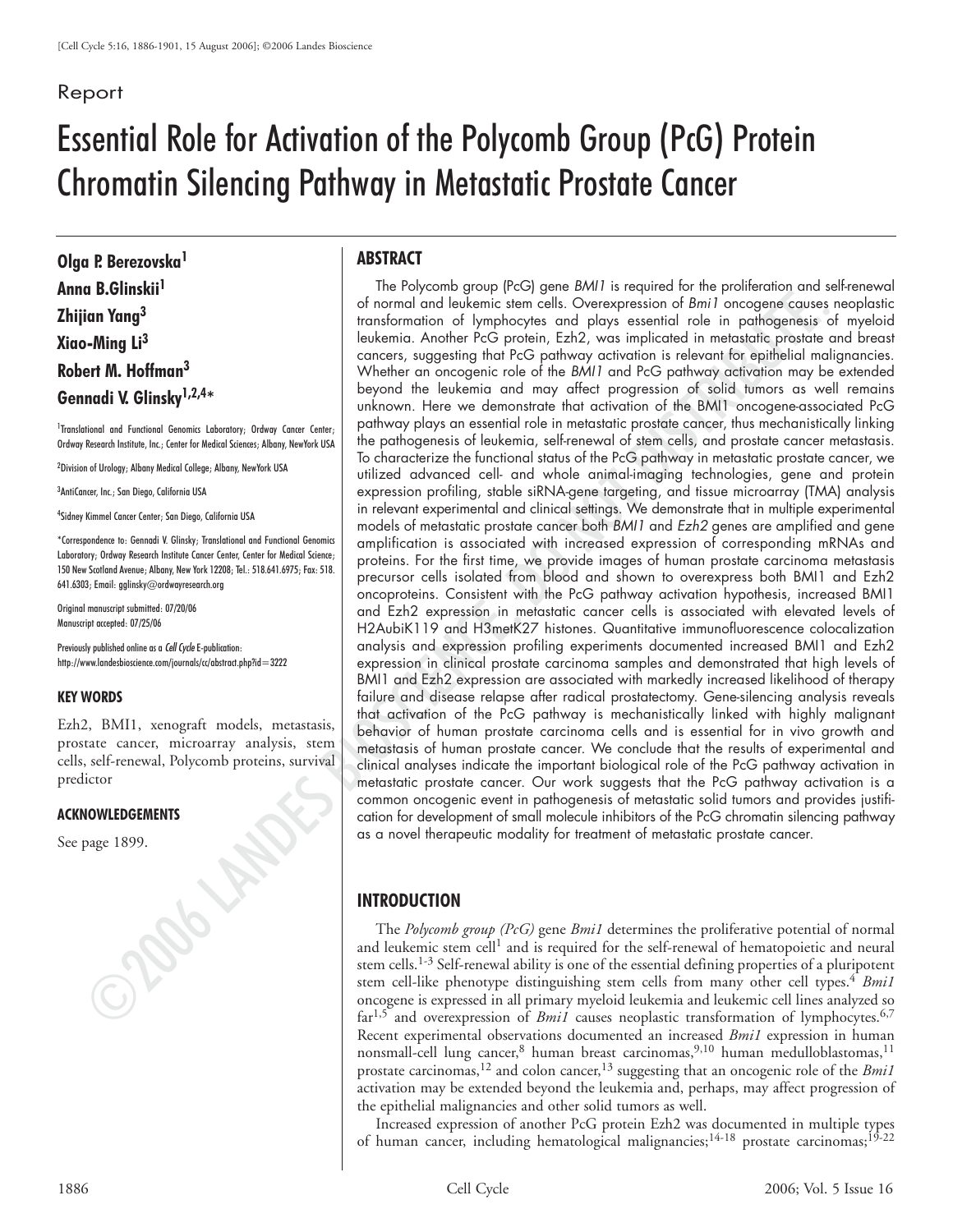breast carcinomas;21,23-26 bladder carcinomas;27,28 cutaneous melanomas;<sup>21</sup> bronchial squamous cell carcinomas;<sup>29</sup> multiple myelomas.30 Initial experimental evidence supports the hypothesis that Ezh2 may function as a bona fide human oncogene.<sup>23,31</sup> Consistent with this idea, several studies demonstrated Ezh2 amplification in human cancer cell lines and clinical tumor samples.22,31,32

Recent experimental evidence support the hypothesis that increased expression of the *BMI1* oncogene is one of the key regulatory factors determining a cellular phenotype captured by the expression of a death-from-cancer signature in a broad spectrum of therapy-resistant clinically lethal malignancies.12,33,34 A mouse/human comparative translational genomics approach was utilized to identify the 11-gene signature distinguishing stem cells with normal self-renewal function versus stem cells with diminished self-renewal ability due to the loss of the *BMI1* gene and similarly expressed in metastatic prostate tumors.12,33,34 Distant metastatic lesions consistently display a stem cell-like expression profile of the 11-gene signature as revealed by the analysis of metastases and primary tumors from a transgenic mouse model of prostate cancer and cancer patients. Cancer patients with a stem cell-like expression profile of the 11-gene signature in primary prostate tumors had a significantly higher probability of disease recurrence after radical prostatectomy and diminished likelihood of the relapse-free survival after therapy.12

Kaplan-Meier analysis demonstrated that a stem cell-like expression profile of the 11-gene signature in tumors is a consistent powerful predictor of a short interval to disease recurrence, distant metastasis, and death after therapy in cancer patients diagnosed with multiple types of cancer.12,33,34 These data suggest that a conserved *BMI1* oncogene-associated pathway, such as the PcG chromatin silencing pathway,35-40 might be similarly activated in both normal stem cells and a highly malignant subset of human cancers diagnosed in a wide range of organs and uniformly exhibiting a marked propensity toward metastatic dissemination as well as a therapy resistance phenotype. Here we tested the validity of this concept with respect to the metastatic prostate cancer and demonstrated that PcG pathway appears activated in a majority of clinical samples of prostate adenocarcinoma and overexpression of both BMI1 and Ezh2 oncoproteins is essential for malignant behavior in vivo of human prostate carcinoma metastasis precursor cells.

#### **MATERIALS AND METHODS**

**Clinical samples.**Two clinical outcome sets comprising 21 (outcome set 1) and 79 (outcome set 2) samples were utilized for analysis of the association of the therapy outcome with expression levels of the BMI1 and Ezh2 genes and other clinico-pathological parameters. Original gene expression profiles of the 21 clinical samples analyzed in this study were reported elsewhere.<sup>41</sup> Primary gene expression data files of clinical samples as well as associated clinical information can be found at www-genome.wi.mit.edu/cancer/.

Prostate tumor tissues comprising second clinical outcome set were obtained from 79 prostate cancer patients undergoing therapeutic or diagnostic procedures performed as part of routine clinical management at the Memorial Sloan-Kettering Cancer Center (MSKCC). Clinical and pathological features of 79 prostate cancer cases comprising validation outcome set are presented elsewhere.<sup>12,42</sup> Median follow-up after therapy in this cohort of patients was 70 months. Samples were snap-frozen in liquid nitrogen and stored at -80˚C. Each sample was examined histologically using H&E-stained cryostat sections. Care was taken to remove non-neoplastic tissues from tumor samples. Cells of interest were manually dissected from the frozen block, trimming away other tissues. All of the microarray studies analyzed in this paper were previously published and were conducted under MSKCC Institutional Review Board-approved protocols. Overall, 146 human prostate tissue samples were analyzed in this study, including forty-six samples in a tissue microarray (TMA) format. TMA samples analyzed in this study were exempt according to the NIH guidelines.

**Cell culture.** Cell lines used in this study were previously described.32,42-45 The LNCap- and PC-3-derived cell lines were developed by consecutive serial orthotopic implantation, either from metastases to the lymph node (for the LN series), or reimplanted from the prostate (Pro series). This procedure generated cell variants with differing tumorigenicity, frequency and latency of regional lymph node metastasis.32,42-45 Except where noted, cell lines were grown in RPMI1640 supplemented with 10% FBS and gentamycin (Gibco BRL) to 70–80% confluence and subjected to serum starvation as described, 32, 42-45 or maintained in fresh complete media, supplemented with 10% FBS.

**Anoikis assay.** Cells were harvested by 5-min digestion with 0.25% trypsin/0.02% EDTA (Irvine Scientific, Santa Ana, CA, USA), washed and resuspended in serum free medium.<sup>12,43,44</sup> Cells at concentration  $1.7 \times 10^5$  cells/well in 1 ml of serum free medium were plated in 24-well ultra low attachment polystyrene plates (Corning Inc., Corning, NY, USA) and incubated at 37˚C and 5% CO<sub>2</sub> overnight. Viability of cell cultures subjected to anoikis assays were >95% in Trypan blue dye exclusion test.

**Apoptosis assay.** Apoptotic cells were identified and quantified using the Annexin V-FITC kit (BD Biosciences Pharmingen, www.bdbisciences.com) per manufacturer instructions.12,43,44 The following controls were used to set up compensation and quadrants: (1) Unstained cells; (2) Cells stained with Annexin V-FITC (no PI); (3) Cells stained with PI (no Annexin V-FITC). Each measurements were carried out in quadruplicate and each experiments were repeated at least twice. Annexin V-FITC positive cells were scored as early apoptotic cells; both Annexin V-FITC and PI positive cells were scored as late apoptotic cells; unstained Annexin V-FITC and PI negative cells were scored as viable or surviving cells. In selected experiments apoptotic cell death was documented using the TUNEL assay.

**Flow cytometry.** Cells were washed in cold PBS phosphatebuffered saline and stained according to manufacturer's instructions using the Annexin V-FITC Apoptosis Detection Kit (BD Biosciences, San Jose, CA, USA). Flow analysis was performed by a FACS Calibur instrument (BD Biosciences, San Jose, CA, USA). Cell Quest Software was used for data acquisition and analysis. All measurements were performed under the same instrument setting, analyzing 103–104 cells per sample 12,43,44.

**Immunofluorescence microscopy.** Cells fixed with 3.7% paraformaldehyde in phosphate-buffered saline (PFA/PBS) for 15 min were permeabilized with 0.5% Triton-X100 (Sigma, St.Louis, Mo, USA)/PBS for 5 min. After washing in PBS, cells were incubated in PBS containing 100 mM glycine for 10 min. Primary antibodies were diluted in 0.5% BSA/0.05% gelatin cold water fish skin/ PBS, and cells were incubated in this buffer for 10 min before antibodies were applied for 16 hrs at room temperature. After washing in PBS buffer, cells were incubated with secondary antibodies at 1:500 dilution. Coverslips were mounted in Prolong (Molecular Probes, Inc.). Images were collected on an inverted microscope (OlympusIX70) equipped with a DeltaVision imaging system using a x 40 objective. Images were processed by softWoRx v.2.5 software (Applied Precision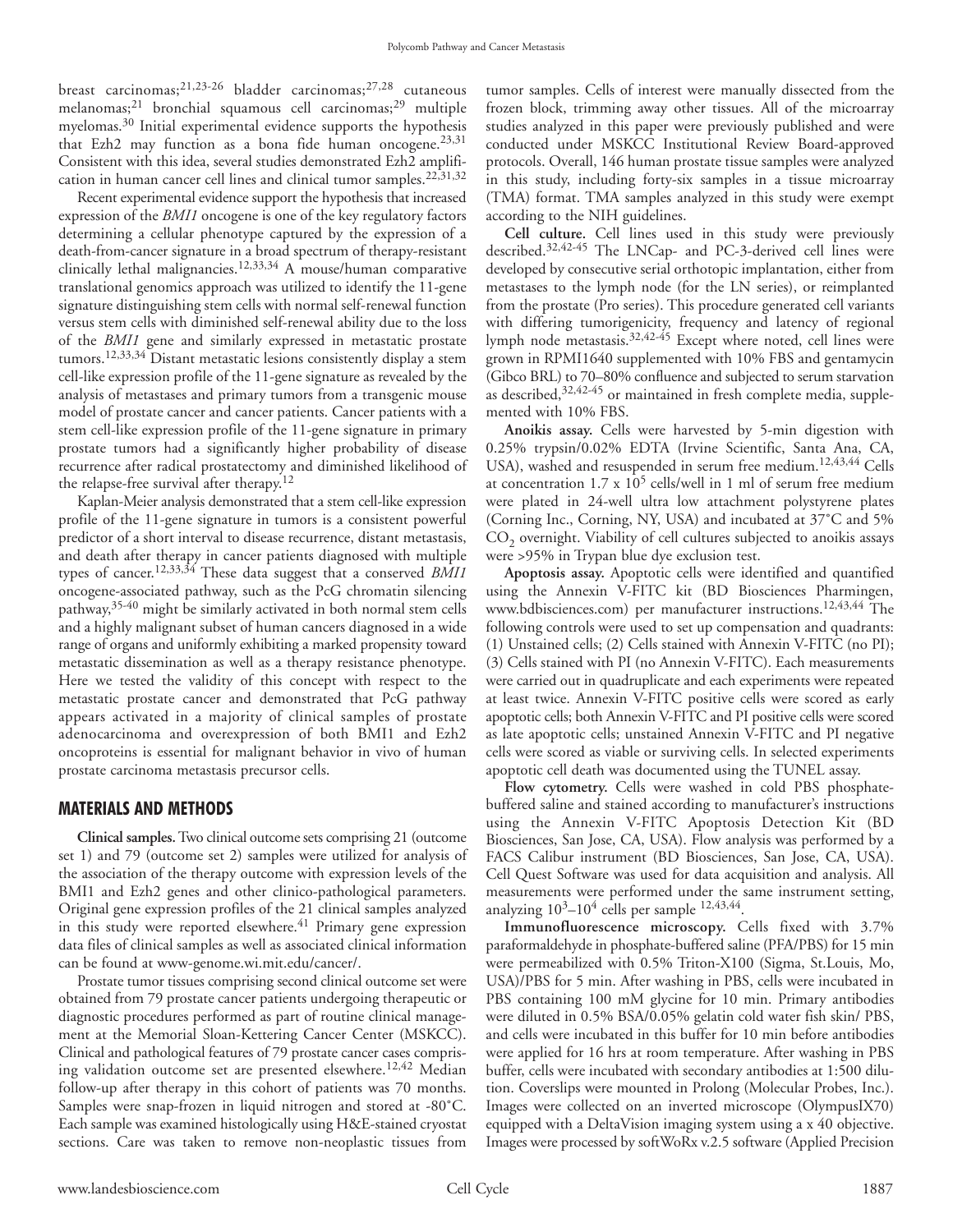

Inc., Issaquah, WA) and images were quantified with using ImageJ 1.29x software (http://rsb.info.nih.gov/ij).

Quantitative immunofluorescence analysis of the PcG protein expression was performed using human prostate cancer tissue microarrays (TMAs) representing 46 prostate tissue samples (thirty-nine cases of prostate cancer and seven cases of normal prostate). Analysis was carried-out on the prostate cancer TMAs from Chemicon (Temecula, CA; TMA #3202-4; four cancer cases and two cases of normal tissue; and TMA #1202-4; twenty five cases of cancer and five cases of normal tissue) and TMA of 10 cases of prostate cancer from the SKCC tumor bank (San Diego, CA). TMAs contain two 2.0 mm cores of each case and haematoxylin-and-eosin (H&E) sections which were used for visual selection of the pathological tissues, histological diagnosis, and grading by the pathologists of TMA providers.

Four- or five-micrometer paraffin-embedded sections were baked at 56˚C for 1 hour, allowed to cool for about 5 minutes, dewaxed in xylene, and rehydrated in a series of graded alcohols. Antigen retrieval was achieved by boiling slides in 10mM sodium citrate buffer, 0.05% Tween 20, pH 6.0 in a water bath for 30 minutes. The sections were washed with PBS, incubated in 100 mM glycine/PBS Figure 1. High expression levels of the BMI1 and Ezh2 oncoproteins in human prostate carcinoma metastasis precursor cells are associated with marked accumulation of a dual-positive high BMI1/Ezh2-expressing cell population and increased DNA copy number of the BMI1 and Ezh2 genes. (A-D) A quantitative immunofluorescence colocalization analysis of the BMI1 (mouse monoclonal antibody) and Ezh2 (rabbit polyclonal antibody) oncoproteins in PC-3-32 humna prostate carcinoma metastasis precursor cells and parental PC-3 cells. The protein expression differences and the accumulation of dual-positive high BMI1/Ezh2-expressing cells were confirmed using a second distinct combination of antibodies: rabbit polyclonal antibodies for BMI1 detection and mouse monoclonal antibodies for Ezh2 detection. (A) Immunofluorescent analysis of PC-3-32 cells; (B) Immunofluorescent analysis of PC-3 cells; (C) The histograms representing typical distributions of the BMI1 (top panels) and Ezh2 (bottom panels) expression levels in PC-3 and PC-3-32 cells; (D) The plots illustrating the levels of dual positive high BMI1/ Ezh2-expressing cells in metastatic PC-3-32 cells (22.4%; top panel) and parental PC-3 cells (1.5%; bottom panel). The results of one of two independent experiments are shown. (E) A quantitative reverse-transcription PCR (Q-RT-PCR) analysis of DNA copy numbers of the BMI1 and Ezh2 genes in multiple experimental models of human prostate cancer. Note marked increase of the BMI1 and Ezh2 gene copy numbers in highly metastatic variants compared to the low metastatic counterparts in the multiple independently selected lineages. The results of one of two independent experiments are shown. (F) 3D-view of dual-positive high BMI1/Ezh2-expressing human prostate carcinoma cells in cultures of blood-borne metastasis precursor cells and parental cells. Adherent cultures of parental PC-3 (bottom three panels) and blood-borne PC-3-32 (top three panels) human prostate carcinoma cells were stained for visualization of the BMI1 and Ezh2 oncoproteins and analyzed using a multi-color fluorescent confocal microscopy. Note a higher proportion of cells with large discrete nuclear PcG bodies in the population of PC-3-32 human prostate carcinoma cells (typically, these cells contain six PcG bodies per nucleus). Blue, DNA; Green, BMI1; Red, Ezh2.

for 10 minutes, blocked in 0.5% BSA/0.05% gelatine cold water fish skin/PBS and incubated with primary antibody overnight.

Primary antibodies were EZH2 rabbit polyclonal antibody (1:50), BMI1 mouse monoclonal IgG1 antibody (1:50),

ubiH2A mouse IgM (1:100), 3metK27 rabbit polyclonal antibody (1:100) (Upstate, Lake Placid, NY). Suz12 rabbit (1:50), AMACR rabbit (1:50) antibodies and Dicer mouse IgG1 (1:20) were purchased from Abcam (Cambridge, MA). BMI1 rabbit (1:50) and TRAP100 (1:50) goat antibodies were from Santa Cruz Biotechnology (Santa Cruz, CA). Cyclin D1 rabbit polyclonal antibody (1:50) were from Biocare Medical (Concord, CA). EZH2 mouse monoclonal antibodies were kindly provided by Dr. A.P. Otte.

The primary antibodies were rinsed off with PBS and slides were incubated with secondary antibodies at 1:300 dilution for 1 hour at room temperature. Secondary antibodies (chicken antirabbit Alexa 594, goat antimouse Alexa 488, goat antimouse IgG1 Alexa 350, and donkey antigoat Alexa 488 conjugates) were from Molecular Probes (Eugene, OR). The slides were washed four times in PBS for five minutes each wash, rinsed in distilled water and the specimen were coversliped with Prolong Gold Antifade Reagent (Molecular Probes, Eugene, OR) containing DAPI. For negative controls, the primary antibodies were omitted. Three samples were excluded from analysis because one of the following reasons: core loss, unrepresentative sample, or sub-optimal DNA and antigen preservation.

Images were collected on an inverted fluorescent microscope (LEICA DMIRE 2 or Olympus IX70) using an x 40 objective.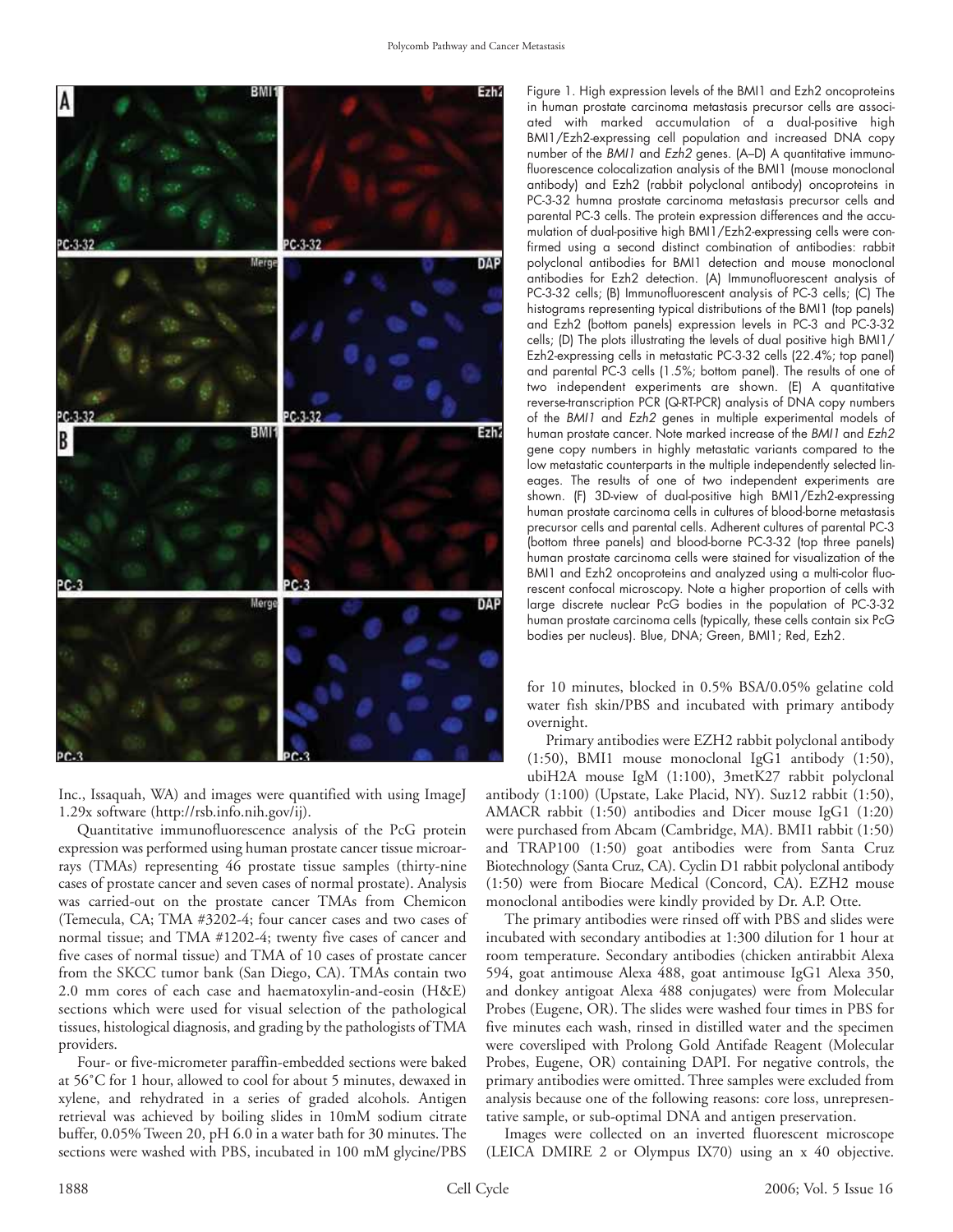Figure 1C–E. See Legend, page e1887.

Images were processed by Leica FW4000 software and images were quantified with using ImageJ 1.29x software. Expression values were measured in at least 200 nuclei from two microscopic fields for each case.

The measurements were carried out in the nuclei of individual cells defined by DAPI staining both in experimental and clinical samples. For experimental samples, the comparison thresholds for each marker combination were defined at the 90–95% exclusion levels for dual positive cells in corresponding control samples (parental low metastatic cells). For clinical samples, the comparison thresholds for each marker combination were defined at the 99% or greater exclusion levels for dual positive cells in corresponding control samples (normal epithelial cells in TMA experiments). All individual immmunofluorescent assay experiments (defined as the experiments in which the corresponding comparisons were made) were carried out simultaneously using the same reagents and included all experimental samples and controls utilized for a quantitative analysis. Statistical significance of the measurements was ascertained and consistency of the findings was confirmed in multiple independent experiments, including several independent sources of the prostate cancer TMA samples.

**Orthotopic xenografts.** Orthotopic xenografts of human prostate PC-3 cells and prostate cancer metastasis precursor sublines used in this study were developed by surgical orthotopic implantation as previously described.32,42-45 Briefly, 2 x 10<sup>6</sup> cultured PC-3 cells or sublines were injected subcutaneously into male athymic mice, and allowed to develop into firm palpable and visible tumors over the course of 2–4 weeks. Intact tissue was harvested from a single subcutaneous tumor and surgically implanted in the ventral lateral lobes of the prostate gland in a series of ten athymic mice per cell line subtype as described earlier.<sup>32,42-45</sup> During orthotopic cell inoculation experiments, a single-cell suspension of  $1.5 \times 10^6$  cells was injected into mouse prostate gland in a series of ten athymic mice per therapy group.

**siRNA experiments.** The target siRNA SMART pools and chemically modified degradation-resistant variants of the siRNAs (stable siRNAs) for *BMI1, Ezh2*, and control luciferase siRNAs were purchased from Dharmacon Research, Inc. siRNAs were transfected into human prostate carcinoma cells according to the manufacturer's protocols. Cell cultures were continuously monitored for growth and viability and assayed for mRNA expres-

sion levels of *BMI1, Ezh2*, and selected set of genes using RT-PCR and Q-RT-PCR methods. Eight individual siRNA sequences comprising the SMART pools (four sequences for each gene, *BMI1* and *Ezh2*) were tested and a single most effective siRNA sequence was selected for synthesis in the chemically modified stable siRNA form



for each gene. We designed the siRNA treatment protocol [two consecutive treatments of cells in adherent cultures with 100 nM (final concentration) of Dharmacon degradation-resistant siRNAs at day 1 and 4 after plating] causing only moderate reduction in the average BMI1 and Ezh2 protein expression levels (20–50% maximal effect)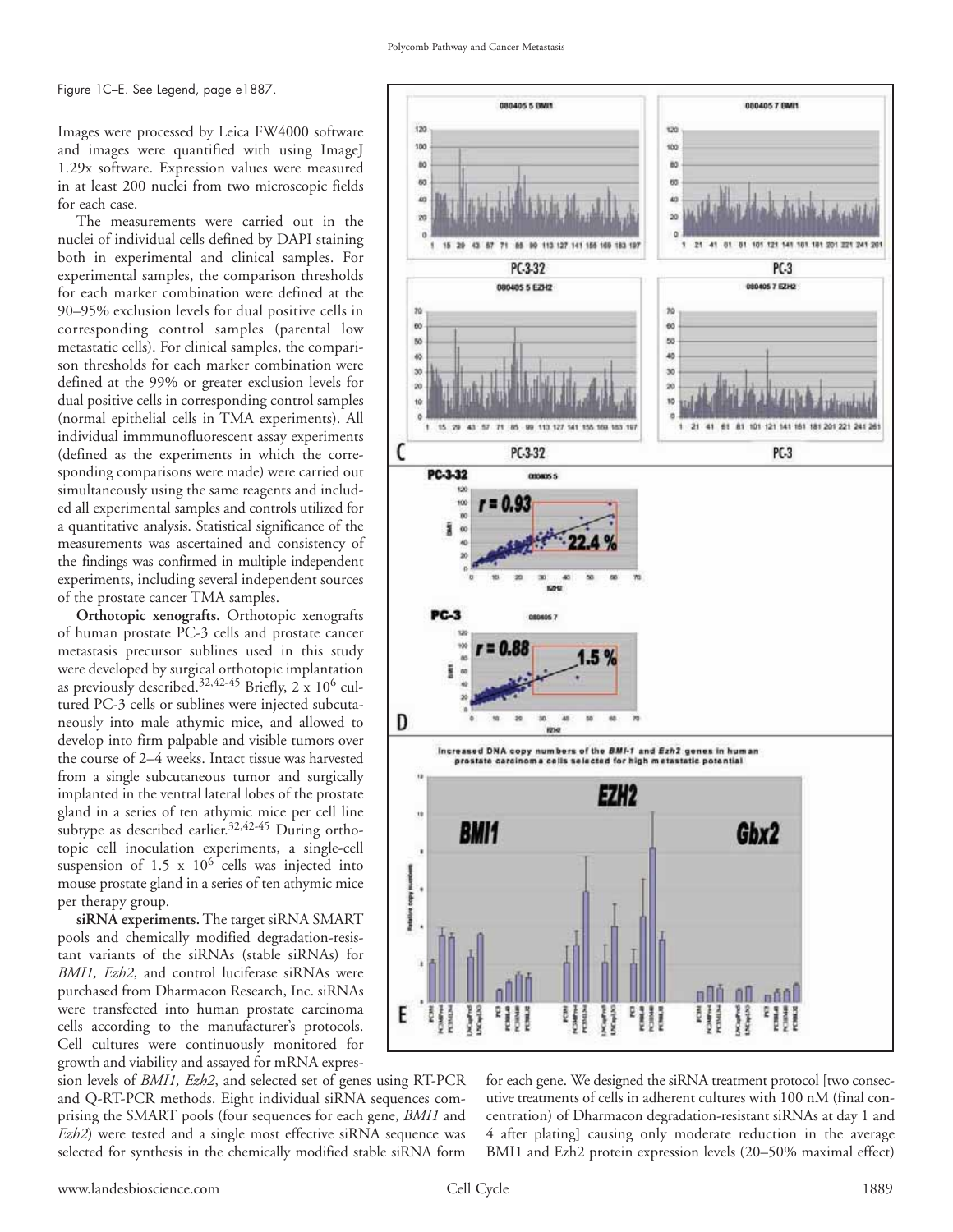

Figure 1F. See Legend, page e1887.

and having no or only marginal effect on cell proliferation in the adherent cultures (at most ~25% reduction in cell proliferation).

**Quantitative RT-PCR analysis.** The real time PCR methods measures the accumulation of PCR products by a fluorescence detector system and allows for quantification of the amount of amplified PCR products in the log phase of the reaction. Total RNA was extracted using RNeasy mini-kit (Qiagen, Valencia, CA, USA) following the manufacturer's instructions. A measure of 1 μg (tumor samples), or 2 μg and 4 μg (independent preparations of reference cDNA and DNA samples from cell culture experiments) of total RNA was used then as a template for cDNA synthesis with SuperScript II (Invitrogen, Carlsbad, CA, USA). cDNA synthesis step was omitted in the DNA copy number analysis.<sup>32</sup> Q-PCR primer sequences were selected for each cDNA and DNA with the aid of Primer Express<sup>TM</sup> software (Applied Biosystems, Foster City, CA, USA). PCR amplification was performed with the gene-specific primers.12,32,42-45

Q-PCR reactions and measurements were performed with the SYBR-Green and ROX as a passive reference, using the ABI 7900 HT Sequence Detection System (Applied Biosystems, Foster City, CA, USA). Conditions for the PCR were as follows: one cycle of 10 min at 95˚C; 40 cycles of 0.20 min at 94˚C; 0.20 min at 60˚C and 0.30 min at 72˚C. The results were normalized to the relative amount of expression of an endogenous control gene *GAPDH*.

Expression of messenger RNA (mRNA) and DNA copy number for target genes and an endogenous control gene (*GAPDH*) was measured by real-time PCR method on an ABI PRISM 7900 HT Sequence Detection System (Applied Biosystems). For each gene at least two sets of primers were tested and the set-up with highest amplification efficiency was selected for the assay used in this study. Specificity of the assay for mRNA measurements was confirmed by the absence of the expected PCR products when genomic DNA was used as a template. Glyceraldehyde-3-phosphate dehydrogenase (*GAPDH*: 5'- CCCTCAACGACCACTTTGTCA-3' and 5'-TTC-CTCTTGTGCTCTTGCTGG-3') was used as the endogenous RNA and cDNA quantity normalization control. For calibration and

generation of standard curves, we used several reference cDNAs: cDNA prepared from primary in vitro cultures of normal human prostate epithelial cells (NPEC, refs. 12, 42 and 45), cDNA derived from the PC-3M human prostate carcinoma cell line,12,32,42-45 and cDNA prepared from normal human prostate (NHP, refs. 12, 42 and 45). For DNA copy number analysis, human placental DNA was used as a normalization control.<sup>32</sup> Expression and DNA copy number analysis analysis of all genes was assessed at least in two independent experiments using reference cDNAs to control for variations among different Q-RT-PCR experiments. Prior to statistical analysis, the normalized gene expression values were log-transformed (on a base 10 scale) similarly to the transformation of the array-based gene expression data.

**Survival analysis.** The Kaplan-Meier survival analysis was carried out using the GraphPad Prism version 4.00 software (GraphPad Software, San Diego, CA; www.graphpad.com). The end point for survival analysis in prostate cancer was the biochemical recurrence defined by the serum PSA increase after therapy. Disease-free interval (DFI)

was defined as the time period between the date of radical prostatectomy (RP) and the date of PSA relapse (recurrence group) or date of last follow-up (non-recurrence group). Statistical significance of the difference between the survival curves for different groups of patients was assessed using Chi square and Log-rank tests. To evaluate the incremental statistical power of the individual covariates as predictors of therapy outcome and unfavorable prognosis, we performed both univariate and multivariate Cox proportional hazard survival analyses. Clinico-pathological covariates included in this analysis were: preoperative PSA, Gleason score, surgical margins, extra-capsular invasion, seminal vesicle invasion, and age.

### **RESULTS**

**Activation of PcG protein chromatin silencing pathway in human prostate carcinoma metastasis precursor cells.** PcG pathway activation hypothesis implies that individual cells with activated chromatin silencing pathway would exhibit a concomitant nuclear expression of both BMI1 and Ezh2 proteins. Furthermore, cells with activated PcG pathway would manifest the increased expression levels of protein substrates targeted by the activation of corresponding enzymes to catalyze the H2A-K119 ubiquitination (BMI1-containing PRC1 complex) and H3-K27 methylation (Ezh2-containing PRC2 complex).35-40 Observations that increased BMI1 expression is associated with metastatic prostate cancer<sup>12</sup> suggest that PcG pathway might be activated in metastatic human prostate carcinoma cells. Consistent with this idea, previous independent studies documented an association of the increased Ezh2 expression with metastatic disease in prostate cancer patients.<sup>19</sup> We therefore applied immunofluorescence analysis to measure the expression of protein markers of the PcG pathway activation in prostate cancer metastasis precursor cells isolated from blood of nude mice bearing orthotopic human prostate carcinoma xenografts.<sup>43,44</sup>

Immunofluorescence analysis reveals that expression of all four individual protein markers of PcG pathway activation is elevated in blood-borne human prostate carcinoma metastasis precursor cells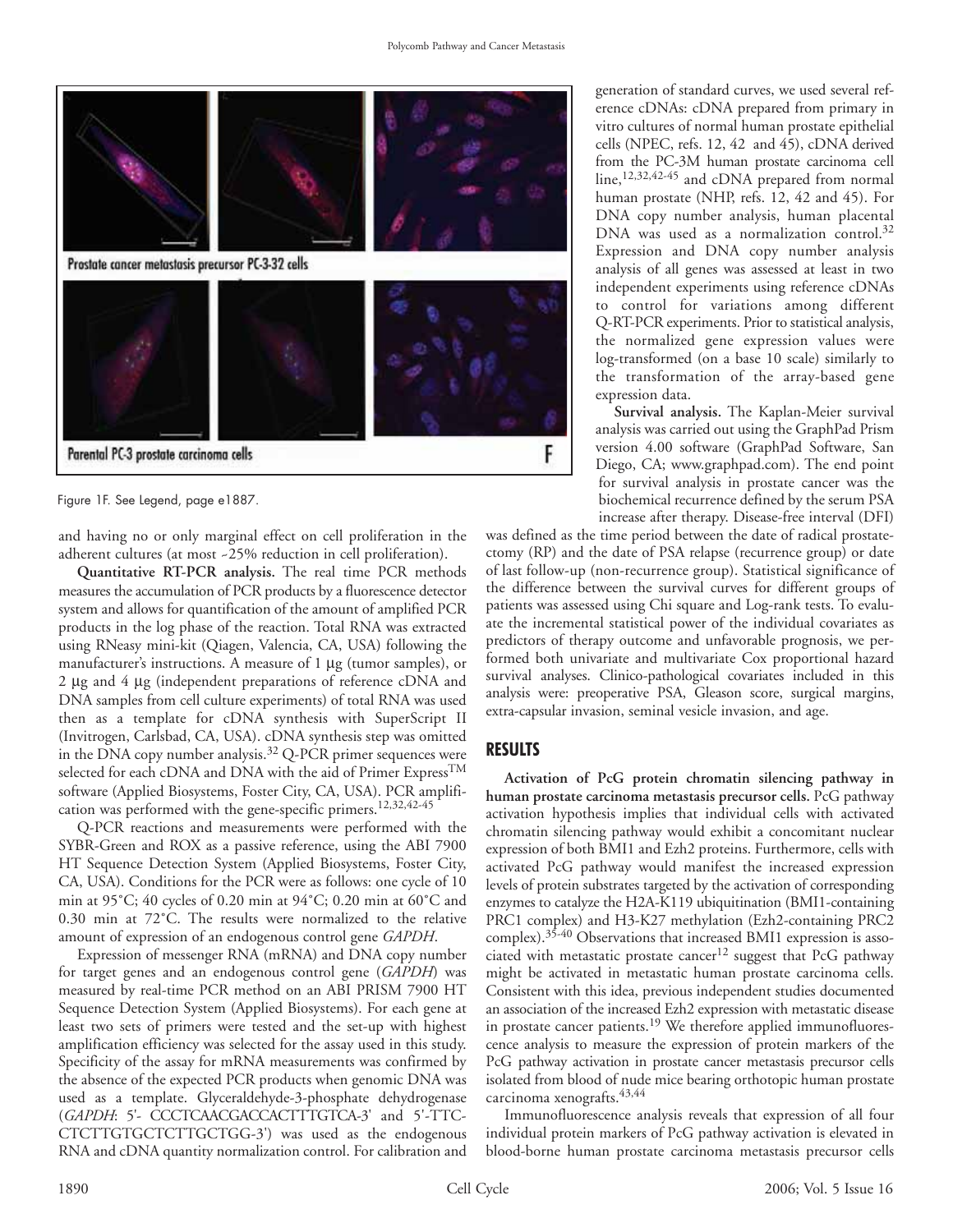

Figure 2. Activation of the PcG chromatin silencing pathway in metastatic human prostate carcinoma cells. A quantitative immunofluorescence colocalization analysis was utilized to measure the expression of the BMI1, Ezh2, H3metK27 and UbiH2A markers in human prostate carcinoma cells and calculate the numbers of dual-positive cells expressing various two-marker combinations. Note that high expression of the BMI1 and Ezh2 oncoproteins in PC-3-32 human prostate carcinoma metastasis precursor cells compared to parental PC-3 cells is associated with increased levels of histone H3 lysine 27 methylation (H3metK27), histone H2A lysine 119 ubiquitination (UbiH2A) and marked enrichment for dual-positive cell populations expressing high levels of BMI1/UbiH2A, Ezh2/H3metK27 and H3metK27/UbiH2A two-marker combinations.

compared to the parental cells comprising a bulk of primary tumors (Figs. 1 and 2). To document the PcG pathway activation in individual cells, we carried out the quantitative immunofluorescence colocalization analysis allowing for a simultaneous detection and quantification of several markers in a single cell. The quantitative immunofluorescence colocalization analysis demonstrates a marked enrichment of the population of blood-borne human prostate carcinoma metastasis precursor cells with the dual positive high BMI1/Ezh2-expressing cells (Fig. 1A). These results were confirmed using two different mouse/rabbit primary antibody combinations for BMI1 and Ezh2 protein detection as well as different secondary fluorescent antibodies. Similar enrichment for the PcG pathway activated cells in a pool of circulating metastasis precursor cells is evident for other two-marker combination panels as well (Fig. 2). In contrast to the protein markers of the PcG pathway activation, a significantly smaller fraction of cells expressing concomitantly high levels of the cytoplasmic AMACR/nuclear p63 proteins was detected in human prostate carcinoma metastasis precursor cells compared to the parental cell population (data not shown). Therefore, the results of a quantitative immunofluorescence colocalization analysis seems to indicate that measurements of several two-marker combinations demonstrate a significant enrichment of the population of prostate carcinoma metastasis precursor cells with the cells expressing high levels of the PcG pathway activation markers (Figs. 1 and 2). We and other previously documented that increased *BMI1* and *Ezh2* mRNA expression is associated with metastatic prostate cancer.<sup>12,19-22</sup> Taken together these data support the hypothesis that PcG chromatin silencing pathway is activated in blood-borne human prostate carcinoma metastasis precursor cells and might contribute to the ability of metastatic cancer cells to survive and grow at distant sites.

**Amplification of the** *BMI1* **and** *Ezh2* **genes in multiple experimental models of human prostate cancer.** Increased expression of oncogenes is often associated with gene amplification. In agreement with proposed oncogenic role of the BMI1 and Ezh2 overexpression in human prostate carcinoma cells, we documented a significant amplification of both *BMI1* and *Ezh2* genes in human prostate carcinoma cell lines representing multiple experimental models of metastatic prostate cancer (Fig. 1E). Notably, the level of gene amplification as determined by the measurement of DNA copy number for both *BMI1* and *Ezh2* genes is higher in metastatic cancer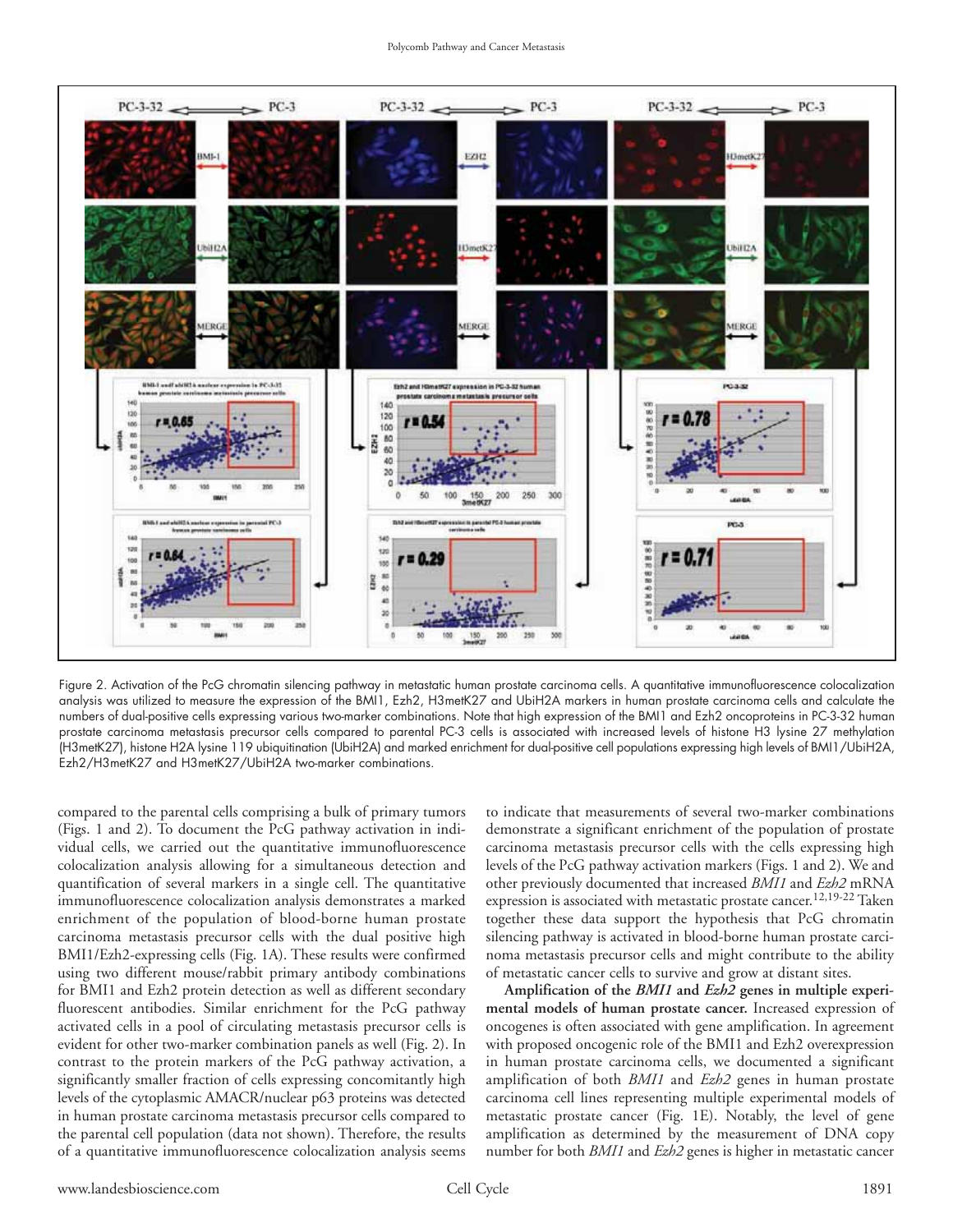

Figure 3. Targeted reduction of the BMI1 (A) or Ezh2 (B) expression increases sensitivity of human prostate carcinoma metastasis precursor cells to anoikis. Anoikis-resistant PC-3-32 prostate carcinoma cells43,44 were treated with BMI1- or Ezh2-targeting siRNAs and continuously monitored for expression levels of the various mRNAs, BMI and Ezh2 oncoproteins, as well as cell growth and viability under various culture conditions. PC-3-32 cells with reduced expression of either BMI1 or Ezh2 oncoproteins acquired sensitivity to anoikis as demonstrated by the loss of viability and increased apoptosis compared to the control LUC siRNA-treated cultures growing in detached conditions. Note that targeted siRNA-mediated downregulation of expression of either BMI1 (A) or Ezh2 (B) oncoproteins causes similar loss of anoikis resistance in human prostate carcinoma metastasis precursor cells.

cell variants compared to the nonmetastatic or less malignant counterparts, suggesting that gene amplification may play a casual role in elevation of the BMI1 and Ezh2 oncoprotein expression levels and high BMI1/Ezh2-expressing cells may acquire a competitive survival advantage during tumor progression. These results are in agreement with the previous studies demonstrating amplification of the *Ezh2* gene in human cancer cell lines and clinical tumor samples.<sup>22,31,32</sup>

**PcG pathway activation renders circulating human prostate carcinoma metastasis precursor cells resistant to anoikis.**To ascertain the biological role of the PcG pathway activation in prostate cancer metastasis, human prostate carcinoma metastasis precursor cells were isolated from the blood of nude mice bearing orthotopic human prostate carcinoma xenografts,43,44 transfected with *BMI1, Ezh2*, or control siRNAs, and continuously monitored for mRNA and protein expression levels of *BMI1, Ezh2*, and a set of additional genes and protein markers using inmmunofluorescence analysis, RT-PCR, and Q-RT-PCR methods. Q-RT-PCR and RT-PCR analyses showed that siRNA-mediated *BMI1*-silencing caused ~90% inhibition of the endogenous *BMI1* mRNA expression. The effect of siRNA-mediated *BMI1* silencing was validated at the protein expression level using immunofluorescence analysis (Fig. 3). The *BMI1* silencing was specific since the expression levels of nine un-related transcripts were not altered (Fig. 3). Consistent with the hypothesis that expression of genes comprising the 11-gene death-from-cancer signature is associated with the expression of the *BMI1* gene product, mRNA abundance levels of 8 of 11 interrogated *BMI1*-pathway target genes were altered in the human prostate carcinoma cells with siRNA-silenced *BMI1* gene.<sup>12</sup> For biological analysis we adopted the silencing protocol resulting in 80–100% reduction of the level of dual-positive BMI1/ Ezh2 high-expressing metastasis precursor cells, thus yielding the cell population more closely resembling nontreated parental cells and markedly distinct from metastasis precursor cells treated with control siRNA (Figs. 3 and 4).

Reduction of the *BMI1* mRNA and protein expression in human prostate carcinoma metastasis precursor cells did not alter significantly the viability of adherent cultures grown at the optimal growth condition and in serum starvation experiments. siRNA treatment had only modest inhibitory effect on proliferation causing ~25% reduction in the number of cells. However, the ability of human prostate carcinoma cells to survive in nonadherent state was severely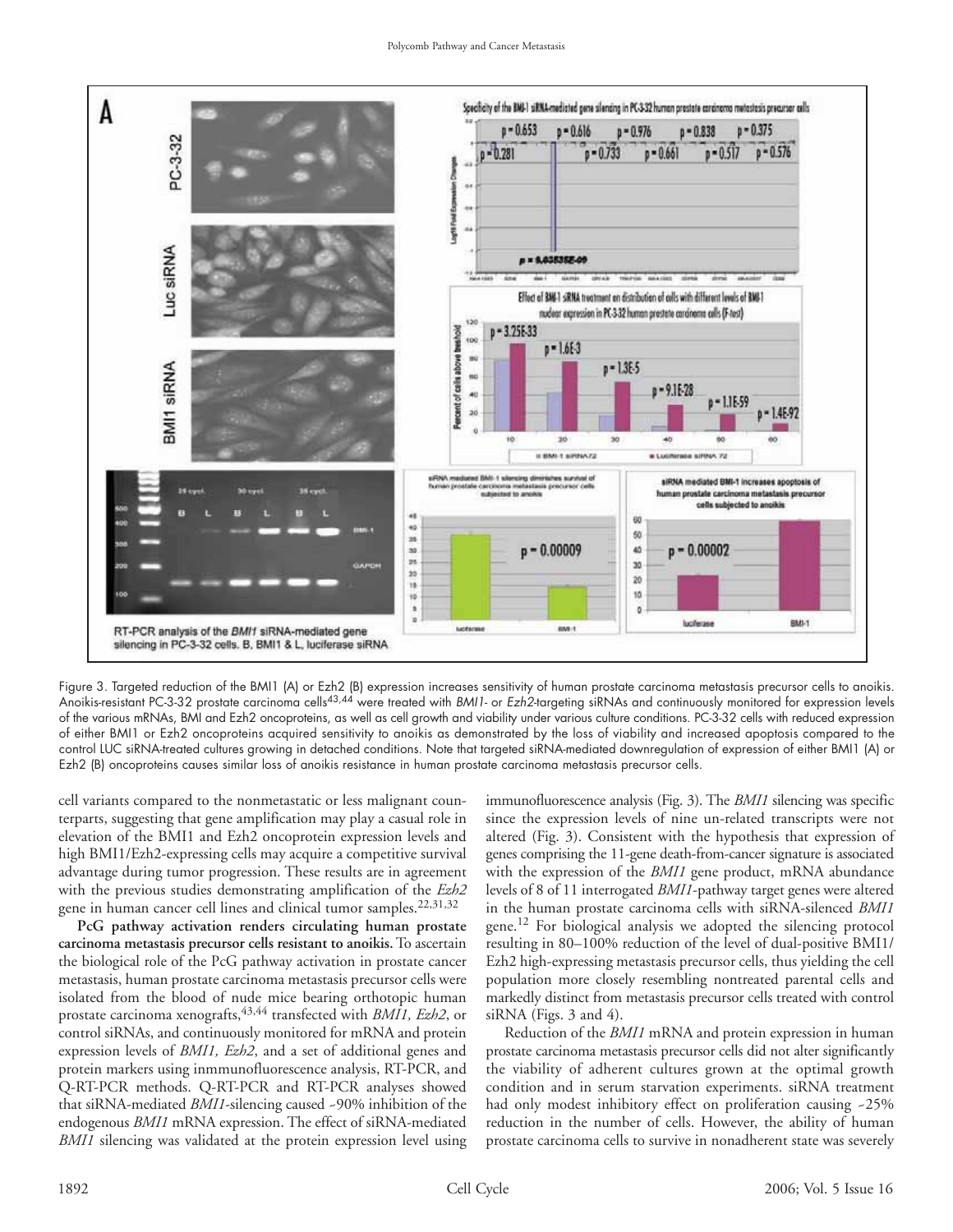

Figure 3B. See Legend, page e1892.

affected after siRNA-mediated reduction of the *BMI1* expression (Fig. 3). FACS analysis revealed ~3-fold increase of apoptosis in the *BMI1* siRNA-treated human prostate carcinoma cells cultured in nonadherent conditions (Fig. 3). These data suggest that human prostate carcinoma cells expressing high level of the BMI1 protein are more resistance to apoptosis induced in cells of epithelial origin in response to attachment deprivation (anoikis). It is likely that these anoikis-resistant cancer cells would survive better in blood or lymph during metastatic dissemination thus forming a pool of circulatory stress-surviving metastasis precursor cells.<sup>12,43,44</sup> Similar results were obtained when *Ezh2* silencing experiments were performed (Fig. 3), suggesting that targeting of either PRC1 or PRC2 complexes is sufficient for interference with the PcG pathway activity and inhibition of anoikis-resistance mechanisms in metastatic prostate carcinoma cells. Thus, downregulation of either *BMI1* or *Ezh2* expression in metastatic human prostate carcinoma cells is associated with diminished resistance to anoikis and increased apoptosis in non-adherent cultures (Fig. 3), suggesting that dual-positive high BMI1/ Ezh2-expressing carcinoma cells may acquire a selective survival advantage during the passage through lymph and/or blood compartments.

**Targeted depletion of human prostate carcinoma cells with**

**activated PcG pathway creates population of cancer cells with dramatically diminished malignant potential in vivo.** Results of our experiments demonstrate that a population of highly metastatic prostate carcinoma cells is markedly enriched for cancer cells expressing increased levels of multiple markers of the PcG pathway activation. These data suggest that carcinoma cells with activated PcG pathway may manifest a highly malignant behavior in vivo characteristic of cancer cell variants selected for increased metastatic potential. To test this hypothesis, we treated blood-borne human prostate carcinoma metastasis precursor cells with chemically modified stable siRNA targeting either *BMI1* or *Ezh2* mRNAs to generate a cancer cell population with diminished levels of dual positive high BMI1/Ezh2-expressing carcinoma cells. Stable siRNA-treated prostate carcinoma cells continue to grow in adherent culture in vitro for several weeks allowing for expansion of siRNA-treated cultures in quantities sufficient for in vivo analysis. These observations also indicate that treatment protocol was well-tolerated and was not detrimental for the general growth properties of a cancer cell population. Quantitative immunofluorescence colocalization analysis demonstrated that carcinoma cells after treatment with the *BMI1*- or *Ezh2*-targeting stable siRNA continue to express significantly lower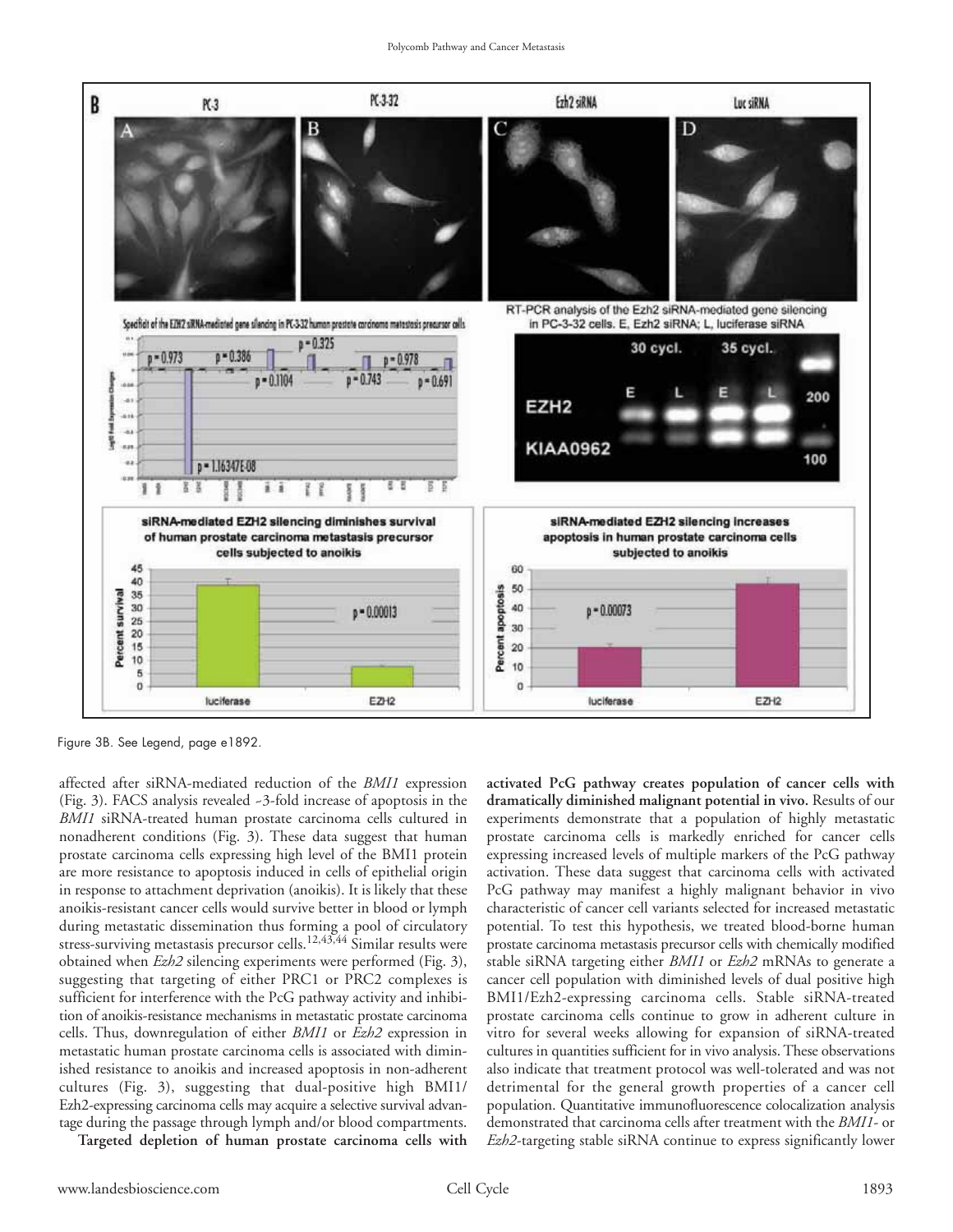

Figure 4. Treatment of human prostate carcinoma metastasis precursor cells with stable siRNAs targeting either BMI1 or Ezh2 gene products depletes a sub-population of dual positive high BMI1/Ezh2-expressing cells. Blood-borne PC-3-32 prostate carcinoma cells were treated with chemically modified resistant to degradation LUC-, BMI1- or Ezh2-targeting stable siRNAs and continuously monitored for expression levels of the BMI and Ezh2 oncoproteins. Two consecutive applications of the stable siRNAs caused a sustained reduction of the BMI1 and Ezh2 expression and depletion of the sub-population of dual positive high BMI1/Ezh2-expressing carcinoma cells (A). Consistent with selective targeting of the carcinoma cells with activated Polycomb pathway, similar depletion of the sub-population of dual-positive high H3metK27/ubiH2A-expressing cells was documented (B).The results at the 11-day post-treatment time point are shown.

levels of targeted proteins for extended period of time (~30–50% reduction at the 11 days post-treatment time point) compared to the cells treated with the control *LUC* siRNA (Fig. 4). Importantly, the siRNA-treated human prostate carcinoma cell populations were essentially depleted for dual positive high BMI1/Ezh2-expressing carcinoma cells (Fig. 4) thus setting up the stage for critical in vivo analysis using a fluorescent orthotopic model of human prostate cancer metastasis in nude mice.<sup>43,44</sup>

Remarkably, highly malignant human prostate carcinoma cell populations depleted for dual positive high BMI1/Ezh2-expressing cells demonstrated markedly diminished tumorigenic and metastatic potential in vivo (Fig. 5). Within three weeks after inoculation of the  $1.5 \times 10^6$  of tumor cells, 100% of control animals developed rapidly growing highly invasive and metastatic carcinomas in the mouse prostate and all animal died within 50 days of the experiment (Fig. 5). In contrast, only 20% of animals in both *BMI1*- and *Ezh2*-targeting therapy groups developed seemingly less malignant tumors causing death of hosts 78–87 days after tumor cell inoculation (Fig. 5). Significantly, 150 days after tumor cell inoculation 83% and 67% of animals remain alive and disease-free in the therapy groups targeting

the BMI1 and Ezh2 proteins, respectively (Fig. 5;  $p = 0.0007$ , Log rank test).

**Increased levels of dual positive high BMI/Ezh2-expressing cells indicate activation of the PcG pathway in a majority of human prostate adenocarcinomas.**To validate the significance of our findings for human disease, we applied the quantitative immunofluorescence colocalization analysis for measurements of the expression of BMI1 and Ezh2 proteins and detection of dual positive high BMI/ Ezh2-expressing carcinoma cells in clinical samples obtained from patients diagnosed with prostate adenocarcinomas. The results of this analysis demonstrate that a majority (79–91% in different cohorts of patients) of human prostate tumors contains dual positive high BMI1/Ezh2-expressing carcinoma cells exceeding the threshold expression level in prostate samples from normal individuals (Fig. 6). Interestingly, a panel of adenocarcinoma samples appears quite heterogeneous with respect to the relative levels of dual positive high BMI1/Ezh2-expressing cells (Fig. 6). While in 50–74% of prostate tumors the level of high BMI1-, high Ezh2- or dual positive high BMI1/Ezh2-expressing cells was only slightly elevated (<15% of positive cells), a significant fraction (17–29%) of prostate adenocarcinomas demonstrates a marked enrichment for dual positive high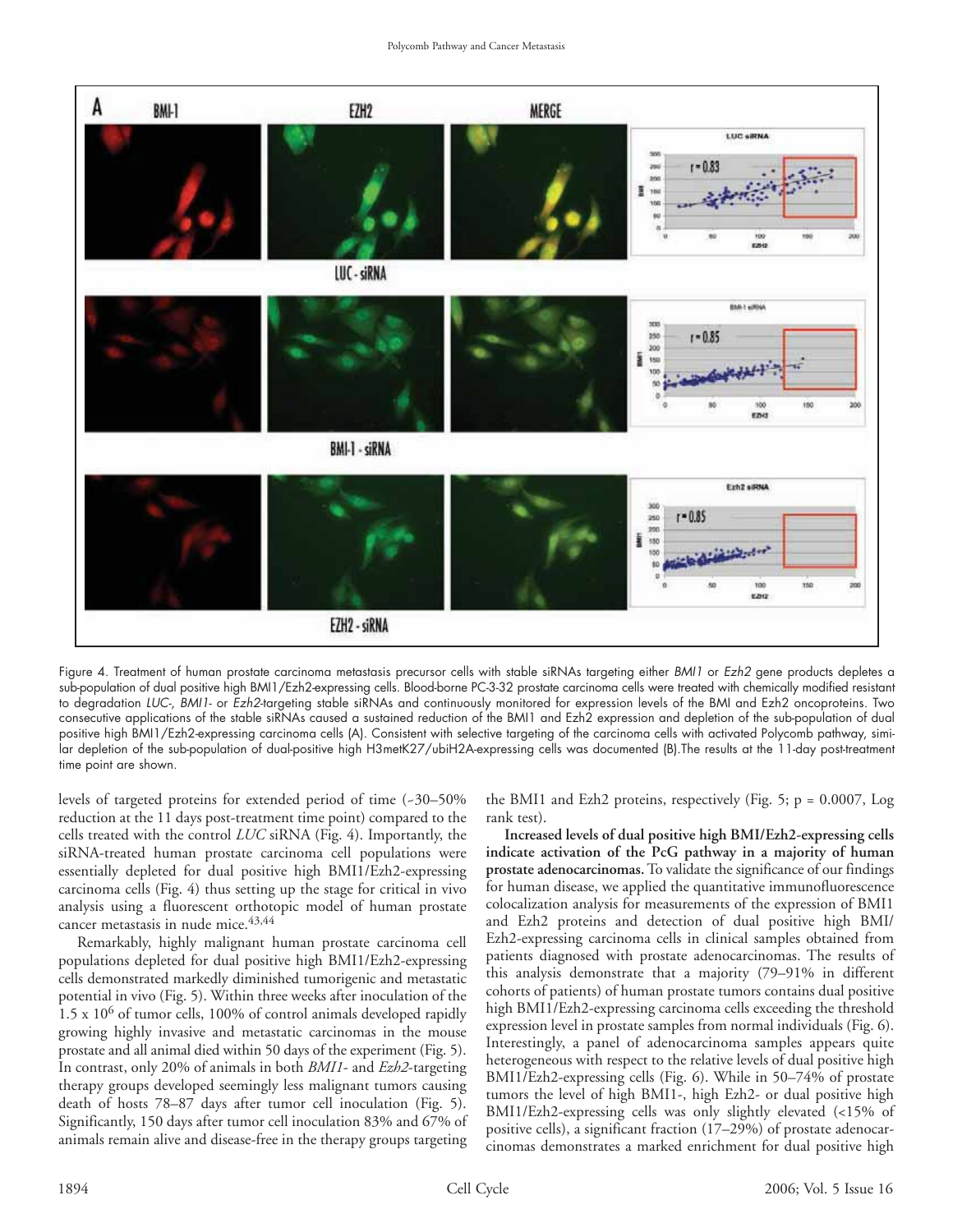

Figure 4B. See Legend, page 1894.

BMI1/Ezh2-expressing cells (>15% of positive cells).

**Increased BMI1 and Ezh2 expression is associated with high likelihood of therapy failure in prostate cancer patients after radical prostatectomy.** Microarray analysis demonstrates that cancer patients with high levels of *BMI1* and *Ezh2* mRNA expression in prostate tumors have a significantly worst relapse-free survival after radical prostatectomy (RP) compared with the patients having low levels of BMI1 and Ezh2 expression (Fig. 7), suggesting that more profound alterations of the PcG protein chromatin silencing pathway in carcinoma cells are associated with therapy resistant clinically lethal prostate cancer phenotype. We carried out the multivariate Cox proportional hazards survival analysis to ascertain the prognostic power of measurements of *BMI1* and *Ezh2* expression in combination with known clinical and pathological markers of prostate cancer therapy outcome such as Gleason score, surgical margins, extracapsular invasion, seminal vesicle invasion, serum PSA levels, and age. Of note, *BMI1* expression level remains a statistically significant prognostic marker in the multivariate analysis (Table 1). Application of the 8-covariate prostate cancer recurrence model combining the incremental statistical power of individual prognostic markers appears highly informative in stratification of prostate cancer patients into sub-groups with differing likelihood of therapy failure and disease relapse after radical prostatectomy (Fig. 7). One of the distinctive features of this model is that it identifies a sub-group of prostate cancer patients comprising bottom 20% of recurrence predictor score and manifesting no clinical or biochemical evidence of disease relapse (Fig. 7). In contrast, 80% of patients in a subgroup comprising top 20% of recurrence predictor score failed therapy within five year period after radical prostatectomy.

#### **DISCUSSION**

Increasing experimental evidence suggest that an oncogenic role of the *BMI1* activation may be extended beyond the leukemia and, perhaps, play a key role in progression of the epithelial malignancies and other solid tumors as well (see Introduction). One of the compelling examples revealing an association of the activated BMI1 ocoprotein-driven pathway (s) with clinically lethal therapy-resistant malignant phenotype in patients diagnosed with multiple types of cancer is identification of a death-from-cancer gene expression signature.12,33,34 An 11-gene signature distinguishes stem cells with normal self-renewal function versus stem cells with drastically diminished self-renewal ability due to the loss of the *BMI-1* oncogene and similarly expressed in metastatic prostate tumors.12 To date, the prognostic power of the 11-gene signature was validated in multiple independent therapy outcome sets of clinical samples obtained from more than 2,500 cancer patients diagnosed with 12 different types of cancer, including six epithelial (prostate; breast; lung; ovarian; gastric; and bladder cancers) and five nonepithelial (lymphoma; mesothelioma; medulloblastoma; glioma; and acute myeloid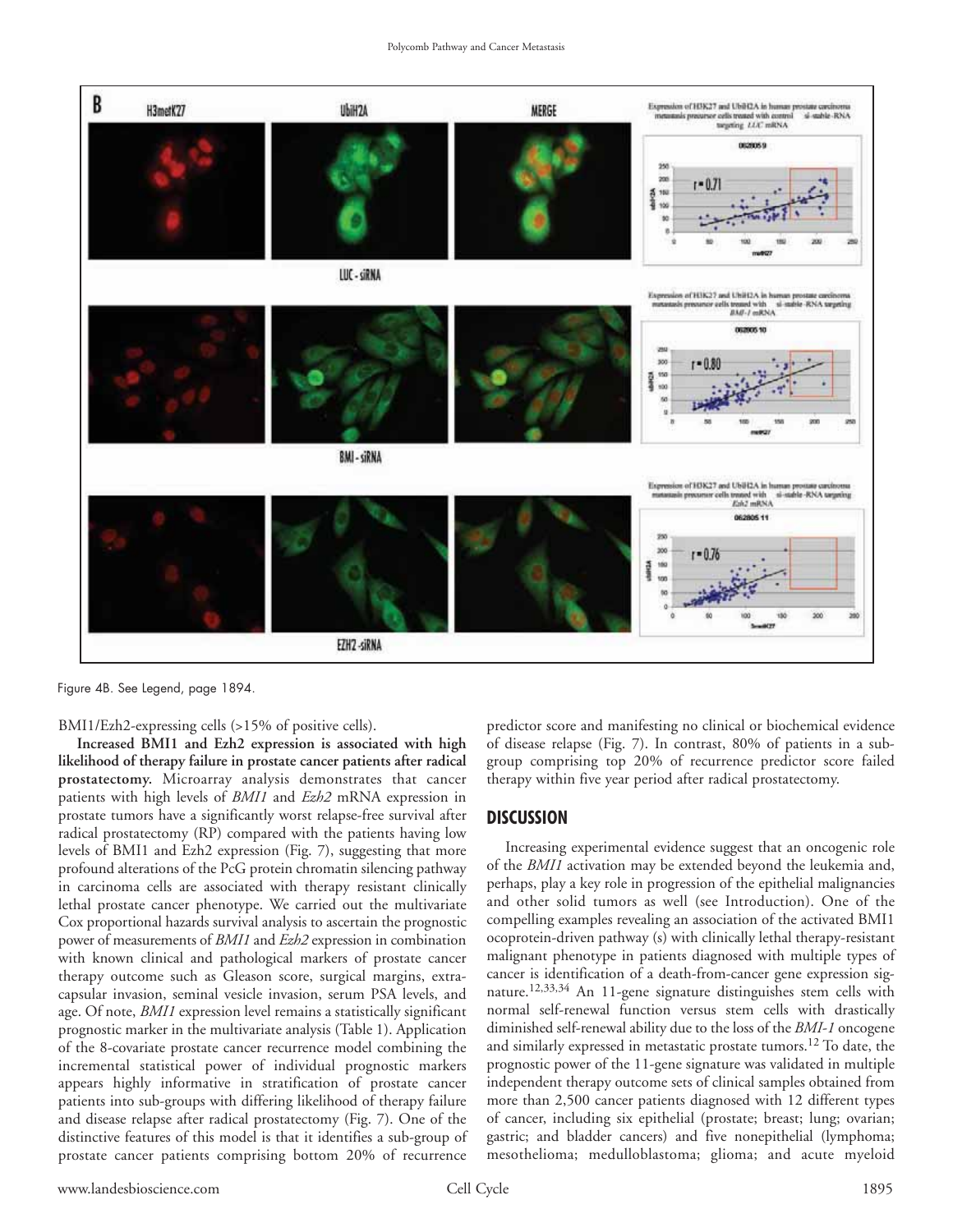| Table 1 | 8-covariate prostate cancer recurrence predictor model |  |  |  |
|---------|--------------------------------------------------------|--|--|--|
|         |                                                        |  |  |  |

| Covariate    | Coefficient | <b>SE</b> | Significance, P | Confidence interval,<br>low 95% | Confidence interval,<br>high $95%$ |
|--------------|-------------|-----------|-----------------|---------------------------------|------------------------------------|
| BMI1         | 4.7732      | 1.5179    | 0.0017          | 1.798                           | 7.7483                             |
| Ezh2         | 0.4345      | 0.8215    | 0.5969          | $-1.1756$                       | 2.0446                             |
| PRE RP PSA   | 0.0236      | 0.023     | 0.3054          | $-0.0215$                       | 0.0686                             |
| RP GLSN SUM  | 0.2809      | 0.1955    | 0.1508          | $-0.1023$                       | 0.6642                             |
| Capsular Inv | 1.4752      | 0.7593    | 0.052           | $-0.0131$                       | 2.9634                             |
| <b>SM</b>    | 0.7786      | 0.4641    | 0.0934          | $-0.1311$                       | 1.6883                             |
| Sem Ves Inv  | 0.5876      | 0.4419    | 0.1836          | $-0.2785$                       | 1.4538                             |
| <b>AGE</b>   | 0.041       | 0.0335    | 0.2214          | $-0.0247$                       | 0.1066                             |

RP, radical prostatectomy; PSA, prostate-specific antigen; GLSN SUM, Gleason sum; SM, surgical margins; Sem Ves Inv, seminal vesicle invasion; Capsular Inv, capsular invasion. Overall model fit: Chi Square = 40.1250;  $df = 8; p < 0.0001.$ 



Figure 5. Human prostate carcinoma metastasis precursor cells depleted for a sub-population of dual positive high BMI1/Ezh2-expressing cells manifest a dramatic loss of malignant potential in vivo. Adherent cultures of blood-borne PC-3-GFP-39 prostate carcinoma cells43,44 were treated with chemically modified degradation-resistant stable siRNAs targeting BMI1 or Ezh2 mRNAs or control LUC siRNA. Twenty-four hours after second treatment, 1.5 x 10<sup>6</sup> cells were injected into prostates of nude mice. Note that all control animals developed highly aggressive rapidly growing metastatic prostate cancer and died within 50 days of experiment (A). Only 20% of mice in the BMI1- and Ezh2-targeting therapy groups developed less malignant more slowly growing tumors. One hundred fifty days after tumor cell inoculation, 83% and 67% of animals remain alive and disease-free in the therapy groups targeting the BMI1 and Ezh2 oncoproteins, respectively (p = 0.0007; log-rank test) (B). Six animals per group were monitored for survival.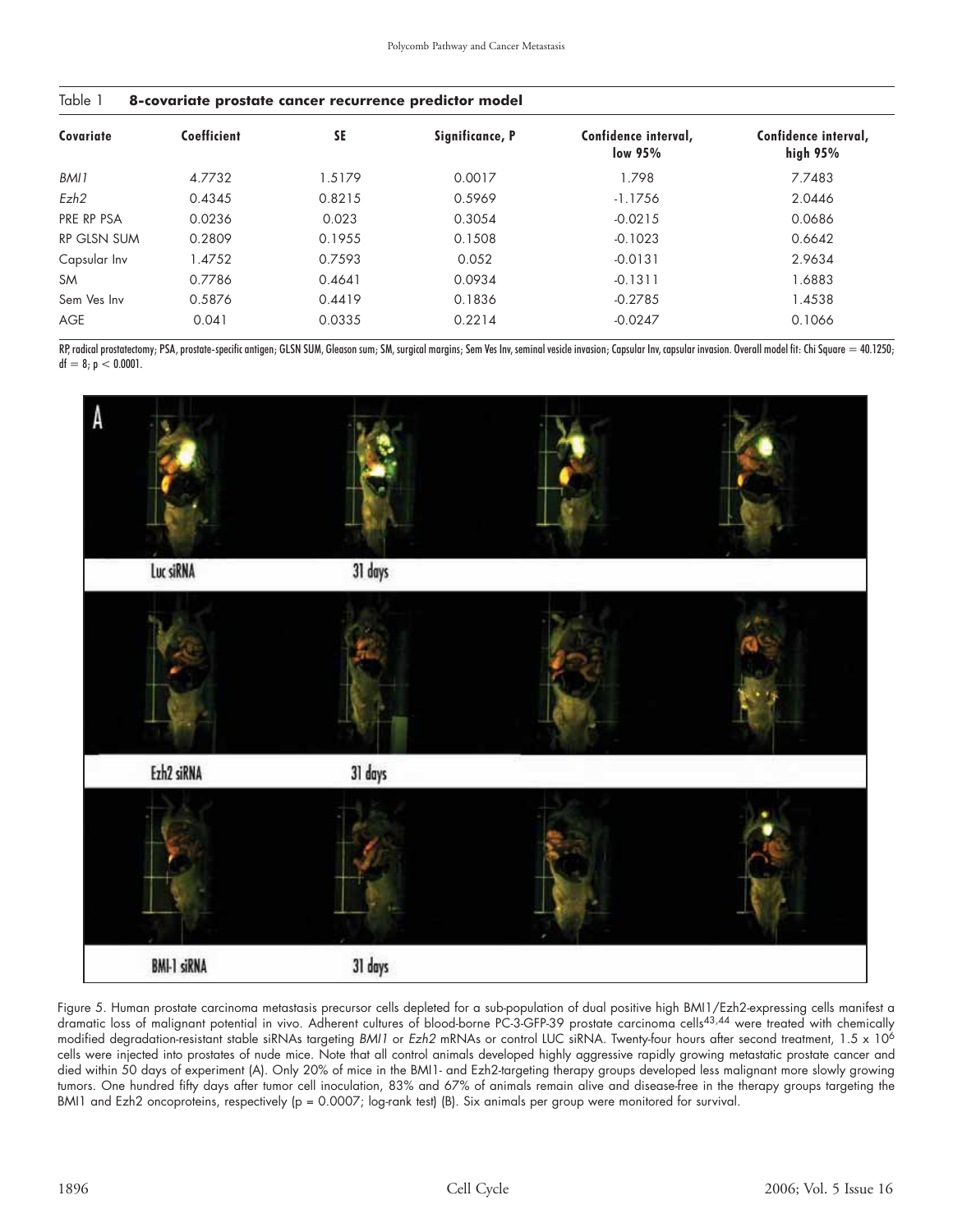

Figure 5B. See Legend, page 1896.

leukemia, AML) malignancies.12,33,34 These data suggest the presence of a conserved *BMI1* oncogene-driven pathway, which is similarly activated in both normal stem cells and a highly malignant subset of human cancers diagnosed in a wide range of organs and uniformly exhibiting a marked propensity toward metastatic dissemination as well as a therapy resistance phenotype. Taken together with the results of the present study these data support the hypothesis that activation of the PcG chromatin silencing pathway is one of the key regulatory factors determining a cellular phenotype captured by the expression of a death-from-cancer signature in therapy-resistant clinically lethal malignancies.

Cancer cells with activated PcG pathway would be expected to exhibit a concomitantly high expression of both BMI1 and Ezh2 proteins. Furthermore, cells with activated PcG pathway would manifest the increased expression levels of protein substrates targeted by the activation of corresponding enzymes to catalyze the H2A-K119 ubiquitination (BMI1-containing PRC1 complex) and H3-K27 methylation (Ezh2-containing PRC2 complex). In this study we experimentally tested the relevance of this concept for metastatic prostate cancer. We applied a quantitative colocalization immunofluorescence analysis to measure the expression of four distinct protein markers of the PcG pathway activation and demonstrated a concomitantly increased expression of all four markers in a

sub-population of human prostate carcinoma metastasis precursor cells isolated from the blood of nude mice bearing orthotopic metastatic human prostate carcinoma xenografts. Presence of dual positive high BMI1/Ezh2-expressing cells appears essential for maintenance of tumorigenic and metastatic potential of human prostate carcinoma cells in vivo, since targeted depletion of dual positive high BMI1/Ezh2-expressing cells from a population of highly metastatic human prostate carcinoma cells treated with stable siRNAs generates a cancer cell population with dramatically diminished malignant potential in vivo.

The BMI1 and Ezh2 proteins are members of the Polycomb group protein (PcG) chromatin silencing complexes conferring genome scale transcriptional repression via covalent modification of histones.<sup>35</sup> The BMI1 PcG protein is a component hPRC1L complex (human Polycomb repressive complex 1-like) which was recently identified as the E3 ubiquitin ligase complex that is specific for histone H2A and plays a key role in Polycomb silencing.<sup>36</sup> Ubiquitination/ deubiquitination cycle of histones H2A and H2B is important in regulating chromatin dynamics and transcription mediated, in part, via 'cross-talk' between histone ubiquitination and methylation.37 Importantly, one of the upregulated genes in the 11-gene death-fromcancer signature profile (Rnf2) plays a central role in the PRC1 complex formation and function<sup>36</sup> thus complementing the BMI-1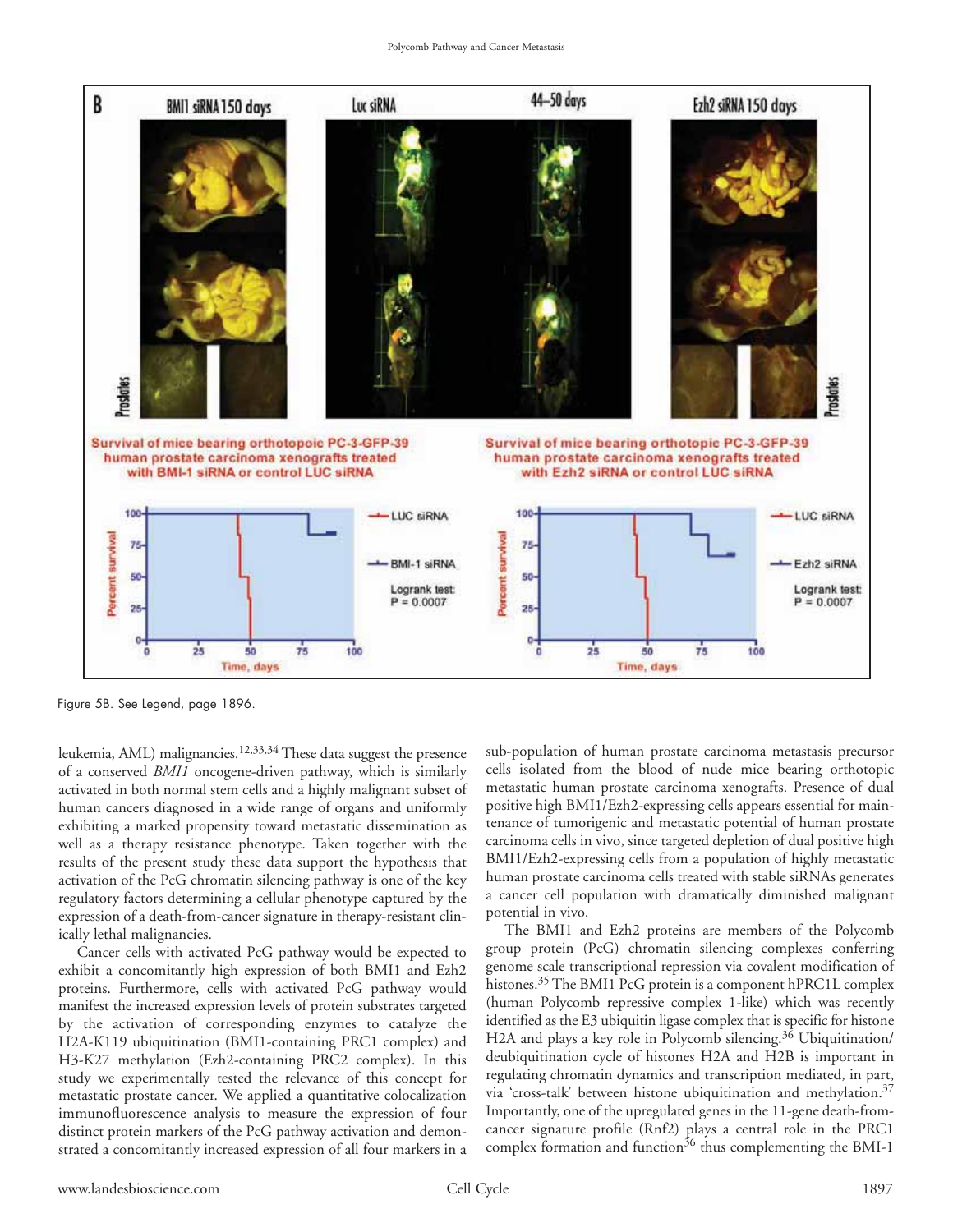

Figure 6. Tissue microarray analysis (TMA) of primary prostate tumors from patients diagnosed with prostate adenocarcinomas reveals increased levels of dual-positive BMI1/Ezh2 high-expressing cells. BMI1 and Ezh2 oncoprotein expression were measured in prostate TMA samples from cancer patients and healthy donors using a quantitative colocalization immufluorescence method and the number of dual positive high BMI1/Ezh2-expressing nuclei was calculated for each sample. Note that primary prostate tumors from patients diagnosed with prostate adenocarcinomas manifest a diverse spectrum of accumulation of dual positive BMI1/Ezh2 high-expressing cells and patients with higher levels of BMI1 or Ezh2 expression in prostate tumors manifest therapy-resistant malignant phenotype (Fig. 7). A majority (79–92% in different cohorts of patients) of human prostate tumors contains dual positive high BMI1/Ezh2-expressing cells exceeding the threshold expression levels in prostate samples from normal individuals.

function in the PRC1 complex. Rnf2 expression plays a crucial non-redundant role in development during a transient contact formation between PRC1 and PRC2 complexes via Rnf2 as described for Drosophila.<sup>38,39</sup>

The Ezh2 protein is a member of the Polycomb PRC2 and PRC3 complexes with a histone lysine methyltransferase (HKMT) activity that is associated with transcriptional repression due to chromatin silencing. The HKMT-Ezh2 activity targets lysine residues on histones H1 and H3 (H3-K27 or H1-K26). H3-K27 methylation conferred by an active HKMT-Ezh2-containing complex is one of the key molecular events essential for chromatin silencing in vivo. Taken together, these data imply that in vivo Polycomb chromatin silencing pathway in distinct cell types would require a coordinate activation of multiple distinct PRC complexes. For example, Ezh2 associates with different EED isoforms thereby determining the specificity of histone methyltransferase activity toward histone H3-K27 or histone H1-K26.<sup>40</sup> Collectively, these results suggest that coherent function of the PcG chromatin silencing pathway would require a concomitant coordinated activation of multiple protein components of PRC1, PRC2, and PRC3 complexes implying a coordinate regulation of expression of their essential components such as BMI1 and Ezh2

oncoproteins. It follows that dual positive high BMI1/Ezh2-expressing carcinoma cells with elevated expression of the H2AubiK119 and H3metK27 histones should be regarded as cells with activated PcG protein chromatin silencing pathway.

In human cells the BMI1-containing PcG complex forms a unique discrete nuclear structure that was termed the PcG bodies, <sup>46</sup> the size and number of which in nuclei significantly varied in different cell types. Of note, the nuclei of dual positive high BMI1/Ezh2-expressing cells almost uniformly contain six prominent discrete PcG bodies, perhaps, reflecting the high level of the BMI1 expression and indicating the active state of the PcG protein chromatin silencing pathway. It has been shown recently that in cancer cells expressing high level of the Ezh2 protein the new type of the PcG chromatin silencing complex is formed containing the Sirt1 protein. $47$  These data suggest that in high Ezh2-expressing carcinoma cells a distinct set of genetic loci could be repressed due to activation of the Ezh2/Sirt1-containing PcG chromatin silencing complex.

One of the notable features of dual positive high BMI1/ Ezh2-expressing carcinoma cells is a prominent cytosolic expression of the Ezh2 oncoprotein (Fig. 1). Recent evidence revealed the existence of the cytosolic Ezh2-containing methyltransferase complex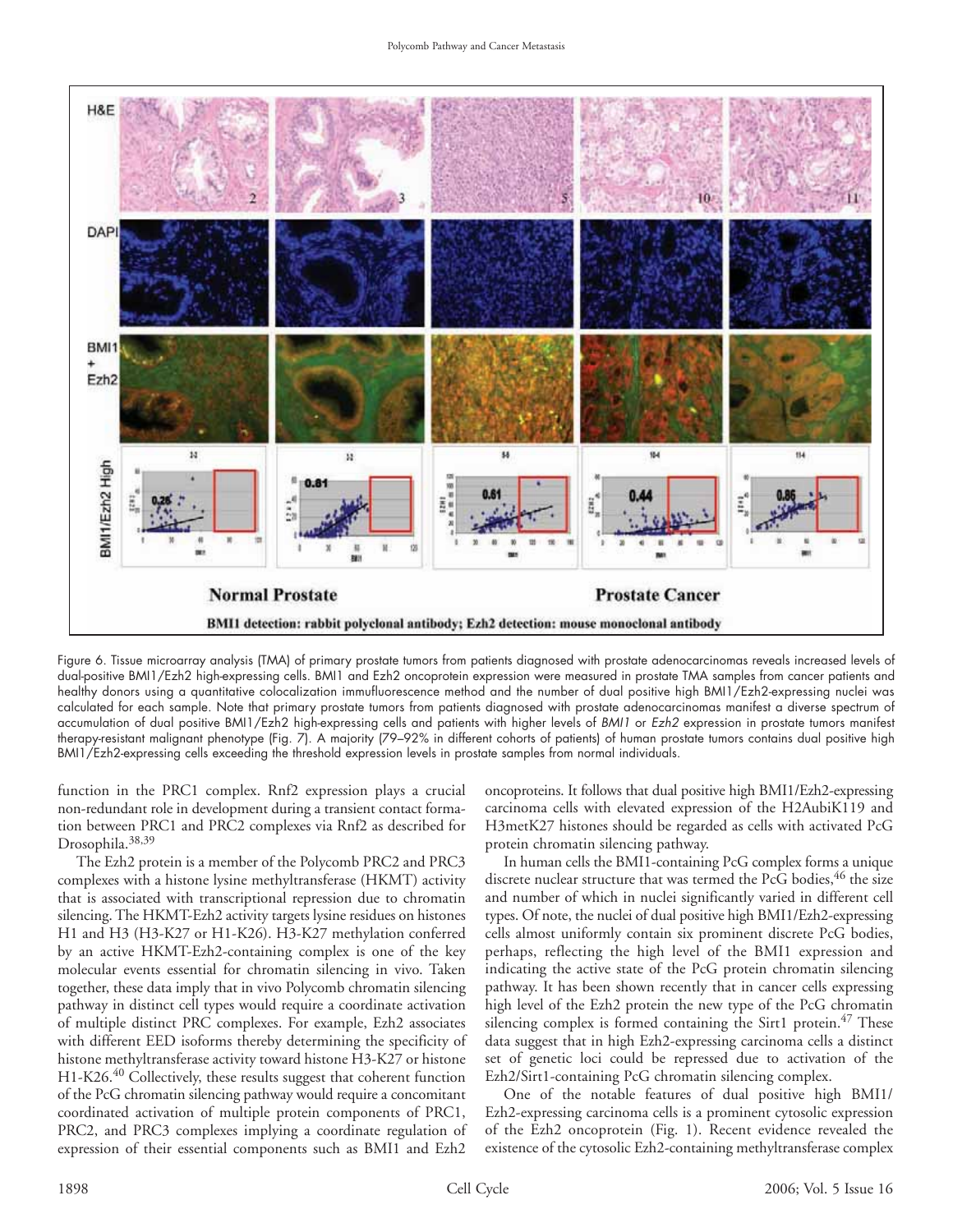regulating actin polymerization and extra-nuclear signaling processes in various cell types.<sup>48</sup> It is possible that both nuclear and extra-nuclear functions of the Ezh2-containing methyltransferase complex may play an important role in determining the malignant behavior of metastatic human prostate carcinoma cells. Recent observations directly demonstrated that the PcG repressive complexes PRC1 and PRC2 cooccupied a large set of genes in human and murine genomes, many of which are transcriptional developmental regulators.49,50 These data suggest that repression of multiple developmental and differentiation pathways by Polycomb complexes may be required for maintaining stem cell pluripotency and add further support to the idea that repression of critical developmental regulators by PcG proteins may play a crucial role in tumor progression and metastasis.

The results of our experiments indicate that PcG pathway is frequently activated in human prostate tumors and is mechanistically linked to the highly malignant behavior of human prostate carcinoma cells in a xenograft model of prostate cancer metastasis. It remains to be elucidated whether similarly to the xenograft model of human prostate cancer metastasis in nude mice the PcG pathway activation is mechanistically associated with metastatic disease in prostate cancer patients as well. It will be of interest to study whether the level of enrichment of primary prostate tumors with dual positive high BMI1/Ezh2-expressing cancer cells would correlate with a degree of PcG pathway activation and would be informative in predicting the clinical behavior





Figure 7. Increased BMI1 and Ezh2 expression is associated with high likelihood of therapy failure and disease relapse in prostate cancer patients after radical prostatectomy (E). (D) Shows the Kaplan-Meyer survival analysis taking into account of the expression levels of both BMI1 ans Ezh2 genes. Kaplan-Meier survival analysis demonstrates that cancer patients with more significant elevation of the BMI1 and Ezh2 expression [having higher tumor (T) to adjacent normal tissue (N) ratio, T/N (A); or having tumors with higher levels of BMI1 (B) or Ezh2 (C) expression] are more likely to fail therapy and develop a disease recurrence after radical prostatectomy. (E) shows the Kaplan-Meier survival analysis of 79 prostate cancer patients stratified into five sub-groups using eight-covariate cancer therapy outcome (CTO) algorithm (Table 1). CTO algorithm integrates individual prognostic powers of BMI1 and Ezh2 expression values and six clinicopathological covariates (preoperative PSA, Gleason score, surgical margins, extra-capsular invasion, seminal vesicle invasion, and age).

of prostate cancer in patients. Follow-up studies would be required to determine whether human prostate tumors manifesting markedly increased levels of dual positive high BMI1/Ezh2-expressing cells represent a therapy resistant clinically lethal type of prostate adenocarcinomas. Finally, this work sets the stage for development of small molecule inhibitors of the PcG protein chromatin silencing pathway as a novel therapeutic modality for treatment of metastatic prostate cancer.

#### **Acknowledgements**

We thank Dr. C. Pettaway (MD Anderson Cancer Center) for providing human prostate cancer cell lines and Dr. W. Sellers (Dana Farber Cancer Institute) for providing the Affymetrix CEL files of human prostate tumors and associated clinical information. We thank Drs. M. McClelland and J. Welsh for critical comments, technical and material assistance at the early stages of this project. We thank Mrs. Yelena Ivanova for excellent technical assistance. We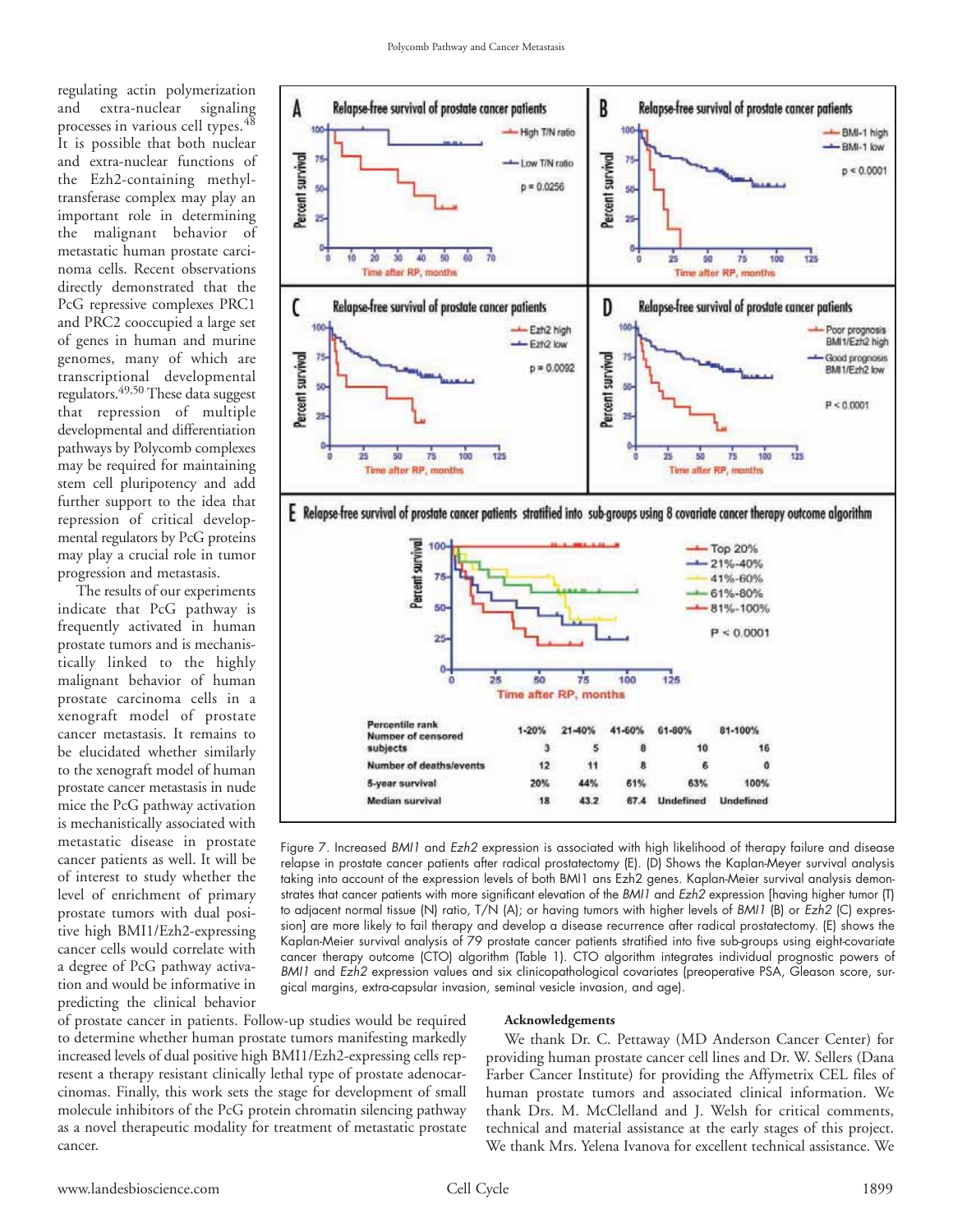thank Dr. William Gerald (MSKCC) for providing the original microarray data files, prostate cancer TMA samples, and associated clinical information. We thank Dr. A.P. Otte for providing mouse monoclonal Ezh2 antibodies. Supported in part by an NIH/NCI grant 5RO1 CA89827 (to G.V.G.). This work was greatly facilitated by the use of previously published and publicly accessible research data.

#### **Conflicts of interest**

The authors have no conflicting financial interests.

#### **References**

- 1. Lessard J, Sauvageau G. *BMI1* determines the proliferative capacity of normal and leukaemic stem cells. Nature 2003; 423:255-60.
- 2. Park IK, Qian D, Kiel M, Becker MW, Pihalja M, Weissman IL, Morrison SJ, Clarke MF. *Bmi1* is required for maintenance of adult self-renewing haematopoietic stem cells. Nature 2003; 423:302-5.
- 3. Molofsky AV, Pardal R, Iwashita T, Park IK, Clarke MF, Morrison SJ. *Bmi1* dependence distinguishes neural stem cell self-renewal from progenitor proliferation. Nature 2003; 425:962-7.
- 4. Dick JE. Self-renewal writ in blood. Nature 2003; 423:231-3.
- 5. Lessard J, Baban S, Sauvageau G. Stage-specific expression of polycomb group genes in human bone marrow cells. Blood 1998; 91:1216-24.
- 6. Haupt Y, Bath MI, Harris AW, Adams JM. *BMI1* transgene induces lymphomas and collaborates with *Myc* in tumorigenesis. Oncogene 1993; 8:3161-4.
- 7. Alkema MJ, Jacobs H, van Lohuizen M, Berns A. Perturbation of B and T cell development and predisposition to lymphomagenesis in Eμ-Bmi1 transgenic mice require the *Bmi1 RING* finger. Oncogene 1997; 15:899-910.
- 8. Vonlanthen S, Heighway J, Altermatt HJ, Gugger M, Kappeler A, Borner MM, van Lohuizen M, Betticher DC. The Bmi1 oncoprotein is differentially expressed in nonsmall-cell lung cancer and correlates with INK4A-ARF locus expression. Br J Cancer 2001; 84:1372-6.
- 9. Dimri GP, Martinez JL, Jacobs JJL, Keblusek P, Itahana K, van Lohuizen M, Campisi J, Wazer DE, Band V. The *Bmi1* oncogene induces telomerase activity and immortalizes human mammary epithelial cells. Cancer Res 2002; 62:4736-45.
- 10. Raaphorst FM, Vermeer M, Fieret E, Blokzijl T, Mommers E, Buerger H, Packeisen J, Sewalt RA, Otte AP, van Diset PJ. Poorly differentiated breast carcinoma is associated with increased expression of the human polycomb group *EZH2* gene. Neoplasia 2003; 5:481-8.
- 11. Leung C, Lingbeek M, Shakhova O, Liu J, Tanger E, Saremaslani P, van Lohuizen M, Marino S. BMI1 is essential for cerebellar development and is overexpressed in human medulloblastomas. Nature 2004; 428:337-41.
- 12. Glinsky GV, Berezovska O, Glinskii AB. Microarray analysis identifies a death from cancer signature predicting therapy failure in patients with multiple types of cancer. J Clin Invest 2005; 115:1503-21.
- 13. Kim JH, Yoon SY, Kim CN, Joo JH, Moon SK, Choe JS, Choe YK, Kim JW. The Bmi-1 oncoprotein is overexpressed in human colorectal cancer and correlates with the reduced p16INK4a/p14ARF proteins. Cancer Lett 2004; 203:217-24.
- 14. Raaphorst FM, van Kemenade FJ, Blokzijl T, Fieret JH, Hamer K, Otte AP, Meijer CJLM. Coexpression of *BMI-1* and *EZH2* Polycomb-group genes in Reed-Sternberg cells of Hodgkin's disease. Am J Pathol 2000; 157:709-15.
- 15. van Kemenade FJ, Raaphorst FM, Blokzijl T, Fieret JH, Hamer KM, Satijn DP, Otte E, AP, Meijer CJLM. Coexpression of the *BMI-1* and *EZH2* Polycomb-group genes is associated with cycling cells and degree of malignancy in *B-NHL*. Blood 2001; 97:3896-901.
- 16. Visser HPJ, Gunster MJ, Kluin-Nelemans HC, Manders EMM, Raaphorst FM, Meijer CJLM, Otte AP. The Polycomb-group protein EZH2 is upregulated in proliferating, cultured human mantle cell lymphoma. Br J Haematol 2001; 112:950-8.
- 17. Bea S, Tort F, Pinyol M, Puig X, Herna´ndez L, Herna´ndez S, Fernandez PL, van Lohuizen M, Colomer D, Campo E. *BMI-1* gene amplification and overexpression in hematological malignancies occur mainly in mantle cell lymphoma. Cancer Res 2001; 61:2409-12.
- 18. Dukers DF, van Galen JC, Giroth C, Jansen P, Sewalt RG, Otte AP, Kluin-Nelemans HC, Meijer CJ, Raaphorst FM. Unique polycomb gene expression pattern in Hodgkin's lymphoma and Hodgkin's lymphoma-derived cell lines. Am J Pathol 2004; 164:873-81.
- 19. Varambally S, Dhanasekaran SM, Zhou M, Barrette TR, Kumar-Sinha C, Sanda MG, Ghosh D, Pienta KJ, Sewalt RGAB, Otte AP, Rubin MA, Chinnaiyan AM. The polycomb group protein EZH2 is involved in progression of prostate cancer. Nature 2002; 419:624-9.
- 20. Rhodes DR, Sanda MG, Otte AP, Chinnaiyan AM, Rubin MA. Multiplex biomarker approach for determining risk of prostate-specific antigen-defined recurrence of prostate cancer. J Natl Cancer Inst 2003; 95:661-8.
- 21. Bachmann IM, Halvorsen OJ, Collett K, Stefansson IM, Straume O, Haukaas SA, Salvesen HB, Otte AP, Akslen LA. *EZH2* expression is associated with high proliferation rate and aggressive tumor subgroups in cutaneous melanoma and cancers of the endometrium, prostate, and breast. J Clin Oncol 2006; 24:268-73.
- 22. Saramaki OR, Tammela TL, Martikainen PM, Vessella RL, Visakorpi T. The gene for polycomb group protein enhancer of zeste homolog 2 (*EZH2*) is amplified in late-stage prostate cancer. Genes Chromosomes Cancer 2006; 45:639-45.
- 23. Kleer CG, Cao Q, Varambally S, Shen R, Ota I, Tomlins SA, Ghosh D, Sewalt RG, Otte AP, Hayes DF, Sabel MS, Livant D, Weiss SJ, Rubin MA, Chinnaiyan AM. EZH2 is a marker of aggressive breast cancer and promotes neoplastic transformation of breast epithelial cells. Proc Natl Acad Sci USA 2003; 100:11606-11.
- 24. Raaphorst FM, Meijer CJ, Fieret E, Blokzijl T, Mommers E, Buerger H, Packeisen J, Sewalt RA, Otte AP, van Diest PJ. Poorly differentiated breast carcinoma is associated with increased expression of the human polycomb group *EZH2* gene. Neoplasia 2003; 5:481-8.
- 25. Zeidler M, Varambally S, Cao Q, Chinnaiyan AM, Ferguson DO, Merajver SD, Kleer CG. The Polycomb group protein EZH2 impairs DNA repair in breast epithelial cells. Neoplasia 2005; 7:1011-9.
- 26. Collett K, Eide GE, Arnes J, Stefansson IM, Eide J, Braaten A, Aas T, Otte AP, Akslen LA. Expression of enhancer of zeste homologue 2 is significantly associated with increased tumor cell proliferation and is a marker of aggressive breast cancer. Clin Cancer Res 2006; 12:1168-74.
- 27. Raman JD, Mongan NP, Tickoo SK, Boorjian SA, Scherr DS, Gudas LJ. Increased expression of the polycomb group gene, *EZH2*, in transitional cell carcinoma of the bladder. Clin Cancer Res 2005; 11:8570-6.
- 28. Weikert S, Christoph F, Kollermann J, Muller M, Schrader M, Miller K, Krause H. Expression levels of the EZH2 polycomb transcriptional repressor correlate with aggressiveness and invasive potential of bladder carcinomas. Int J Mol Med 2005; 16:349-53.
- 29. Breuer RH, Snijders PJ, Smit EF, Sutedja TG, Sewalt RG, Otte AP, van Kemenade FJ, Postmus PE, Meijer CJ, Raaphorst FM. Increased expression of the *EZH2* polycomb group gene in *BMI-1*-positive neoplastic cells during bronchial carcinogenesis. Neoplasia 2004; 6:736-43.
- 30. Croonquist PA, Van Ness B. The polycomb group protein enhancer of zeste homolog 2 (*EZH 2*) is an oncogene that influences myeloma cell growth and the mutant *ras* phenotype. Oncogene 2005; 24:6269-80.
- 31. Bracken AP, Pasini D, Capra M, Prosperini E, Colli E, Helin K. EZH2 is downstream of the pRB-E2F pathway, essential for proliferation and amplified in cancer. EMBO J 2003; 22:5323-35.
- 32. Glinsky GV, Ivanova YB, Glinskii AB. Common malignancy-associated regions of transcriptional activation in human prostate, breast, ovarian, and colon cancers are targets for DNA amplification. Cancer Lett 2003; 201:67-77.
- 33. Glinsky GV. Death-from-cancer signatures and contribution of stem cells to metastatic cancer. Cell Cycle 2005; 4:1171-5.
- 34. Glinsky GV. Genomic models of metastatic cancer: Functional analysis of death-from-cancer signature genes reveals aneuploid, anoikis-resistant, metastasis-enabling phenotype with altered cell cycle control and activated Polycomb Group (PcG) protein chromatin silencing pathway. Cell Cycle 2006; 5:1208-16.
- 35. Valk-Lingbeek ME, Bruggeman SWM, van Lohuizen M. Stem cells and cancer: The Polycomb connection. Cell 2004; 118:409-18.
- 36. Wang H, Wang L, Erdjument-Bromage H, Vidal M, Tempst P, Jones RS, Zhang Y. Role of histone H2A ubiquitination in Polycomb silencing. Nature 2004; 431:873-8.
- 37. Henry KW, Wyce A, Lo WS, Duggan LJ, Emre NCT, Kao CF, Pillus L, Shilatifard A, Osley MA, Berger SL. Transcriptional activation via sequential histone H2B ubiquitylation and deubiquitylation, mediated by *SAGA*-associated *Ubp8*. Genes Dev 2003; 17:2648-63.
- 38. Francis NJ, Saurin AJ, Shao Z, Kingston RE. Reconstitution of a functional core polycomb repressive complex. Mol Cell 2001; 8:545-56.
- 39. Poux S, Melfi R, Pirrotta V. Establishment of Polycomb silencing requires a transient interaction between *PC* and *ESC*. Genes Dev 2001; 15:2509-14.
- 40. Kuzmichev A, Jenuwein T, Tempst P, Reinberg D. Different EZH2-containing complexes target methylation of histone H1 or nucleosomal histone H3. Mol Cell 2004; 14:183-93.
- 41. Singh D, Febbo PG, Ross K, Jackson DG, Manola CL, Tamayo P, Renshaw AA, D'Amico AV, Richie JP, Lander ES, Loda M, Kantoff PW, Golub TR, Sellers WR. Gene expression correlates of clinical prostate cancer behavior. Cancer Cell 2002; 1:203-9.
- 42. Glinsky GV, Glinskii AB, Stephenson AJ, Hoffmann RM, Gerald WL. Expression profiling predicts clinical outcome of prostate cancer. J Clin Invest 2004; 113:913-23.
- 43. Glinskii AB, Smith BA, Jiang P, Li XM, Yang M, Hoffman RM, Glinsky GV. Viable circulating metastatic cells produced in orthotopic but not ectopic prostate cancer models. Cancer Res 2003; 63:4239-43.
- 44. Berezovskaya O, Schimmer AD, Glinskii AB, Pinilla C, Hoffman RM, Reed JC, Glinsky GV. Increased expression of apoptosis inhibitor XIAP contributes to resistance to anoikis of prostate cancer metastasis precursor cells. Cancer Res 2005; 65:2378-86.
- 45. Glinsky GV, Krones-Herzig A, Glinskii AB, Gebauer G. Microarray analysis of xenograft-derived cancer cell lines representing multiple experimental models of human prostate cancer. Molecular Carcinogenesis 2003; 37:209-21.
- 46. Saurin AJ, Shiels C, Williamson J, Satijn DPE, Otte AP, Sheer D, Freemont PS. The human Polycomb Group Complex associates with pericentromeric heterochromatin to form a novel nuclear domain. J Cell Biol 1998; 142:887-98.
- 47. Kuzmichev A, Margueron R, Vaquero A, Preissner TS, Scher M, Kirmizis A, Ouyang X, Brockdorff N, Abate-Shen C, Farnham P, Reinberg D. Composition and histone substrates of polycomb repressive group complexes change during cellular differentiation. Proc Natl Acad Sci 2005; 102:1859-64.
- 48. Su I, Dobenecker M, Dickinson E, Oser M, Basavaraj A, Marqueron R, Viale A, Reinberg D, Wülfing C, Tarakhovsky A. Polycomb group protein Ezh2 controls actin polymerization and cell signaling. Cell 2005; 121:425-36.